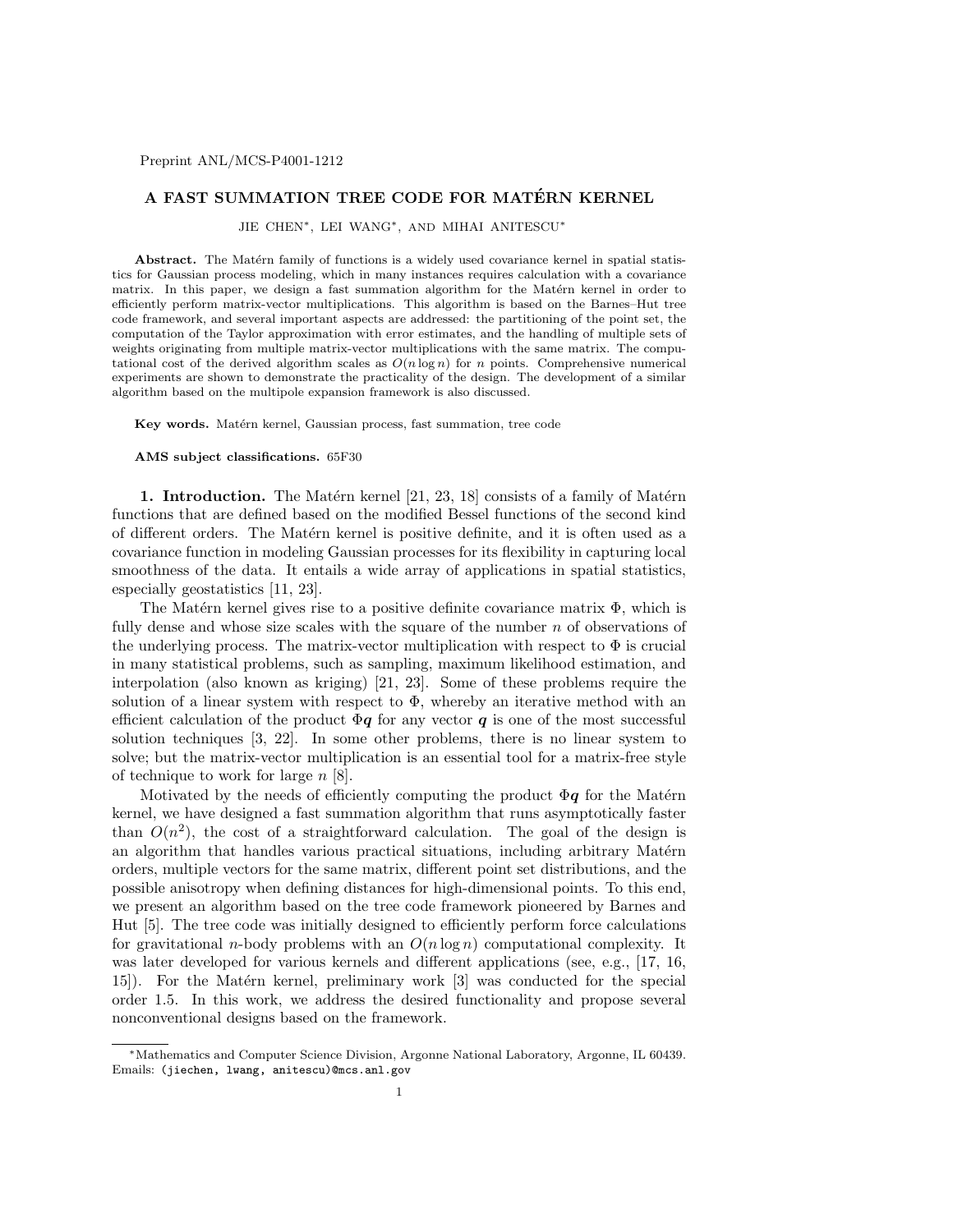Following a general tree code, the proposed algorithm recursively divides a set of points to form a hierarchy of clusters. The evaluation of the kernel for a pair of points can be approximated by the truncated series expansion of the kernel around the centroids of the clusters that contain the two points, if the clusters are sufficiently far away. Series expansion is a central analytic tool in a fast summation algorithm. For the Matérn kernel, it is not straightforward to derive an expansion that is inexpensive to evaluate, even though abundant results of the expansions of the Bessel functions are known (see, e.g.,  $[12, 1]$ ). Thus, we first derive recurrence formulas to compute the Taylor expansion coefficients through the use of several properties of the Bessel functions.

The expansion of the kernel at two centroids is called a *double expansion*, whereas the usual expansion at only one centroid is called a single expansion. Double expansion was considered in [7]. An advantage of double expansion is that the number of centroid pairs that require expansion coefficients is potentially significantly reduced. Since the computation of expansion coefficients is expensive (to be discussed shortly), double expansion is a natural design to reduce the cost.

Because of the limited results known for the Taylor approximation of the Matérn kernel, an innovation of this work is that we use a data analysis approach to estimate the truncation error, so as to determine when and how the approximation is performed. The idea of the analysis is to regress the error on several factors, such as centroid distance and cluster radius, based on a set of samples. The form of the regression is motivated by the analytic error bounds seen for other extensively studied kernels. The hypothesized regression form works fairly well for our case.

To achieve wide applicability of the algorithm in real-life scenarios, we propose a point set partitioning scheme that is different from the traditional axes-aligned approaches (for example, a 3D octree). This scheme is based on the principal component analysis that maximizes the separation of two clusters, in order to encourage that the radii of the resulting clusters are as small as possible. It copes with the arbitrary distribution of the point set and the possible anisotropy when defining distances. Furthermore, this scheme always partitions a point set into two balanced subsets; and thus it results in a complete binary tree with equally sized leaves, which suggests a natural distribution of the data for parallel processing. The parallel implementation of our algorithm will be discussed in a forthcoming paper.

Because of the targeted use with multiple sets of weights, the algorithm is naturally separated in two phases: planning and evaluation. All the computations independent of the weights are put in the first phase, so that the second phase can reuse the same information for different sets of weights as much as possible. These computations include the partitioning, the regression of the error formulas, and most notably the generation of the Taylor coefficients. The computational work of computing the Taylor coefficients is not negligible, especially when the points are in high dimensions; thus it is advantageous to precompute and store them in order to avoid repeated calculations.

We note that although a general tree code framework yields  $O(n \log n)$  computational complexity for a set of n points, there is in fact no strict guarantee on achieving such a performance for arbitrary kernels, even if the points are uniformly distributed. The rationale for the  $O(n \log n)$  cost is based on the assumption that the Taylor approximation occurs whenever the ratio between the cluster radius and the centroid distance falls within a fixed threshold (known as the multipole acceptance criterion [5, 4, 20]). This ensures that there is a constant rate of reduction in the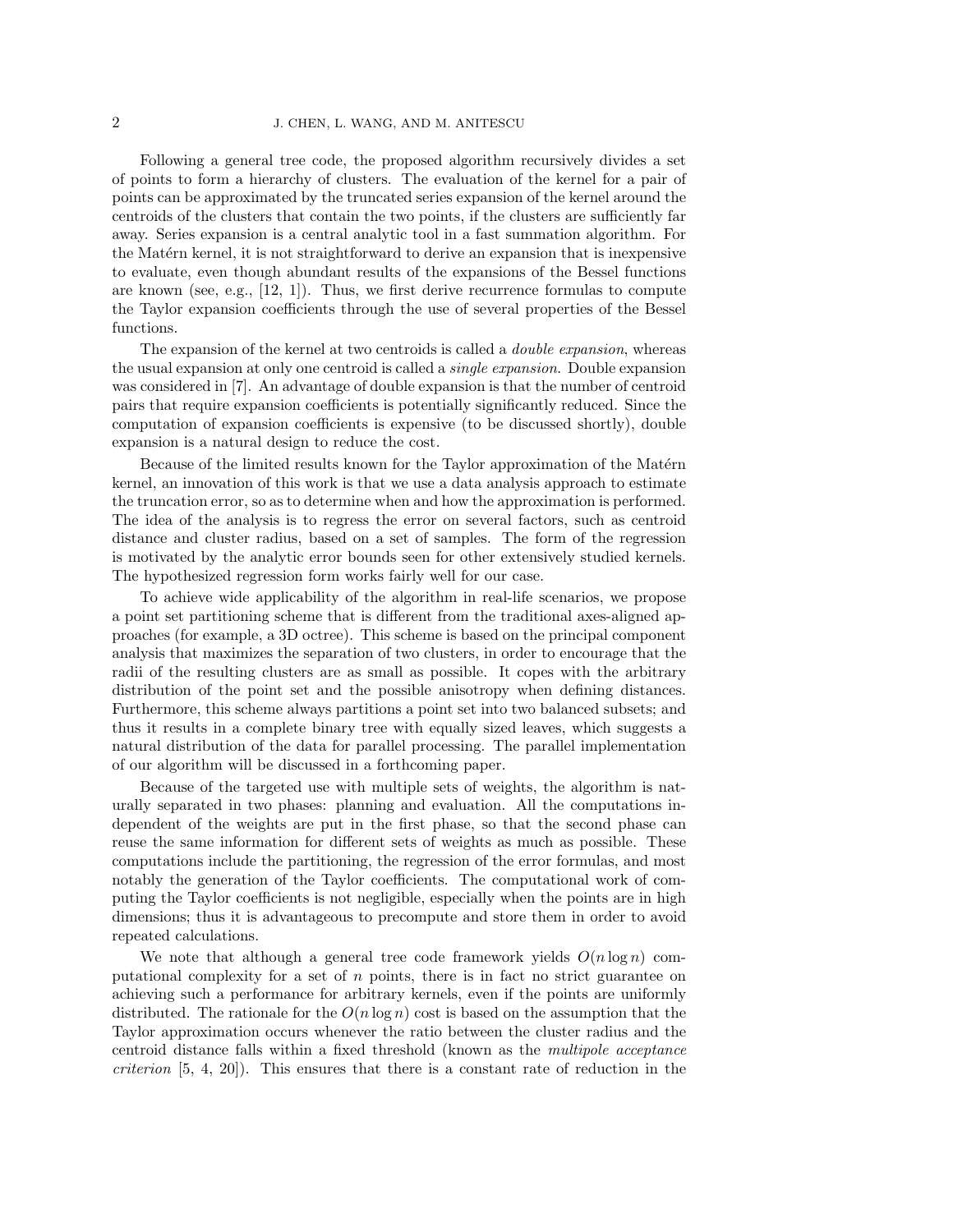summation cost across the tree levels. On the other hand, our algorithm dynamically determines the occurrence of approximation, and we do not predefine a threshold for this ratio. This distinction makes it hard to conclude a precise complexity of our algorithm. Nevertheless, experimental results for uniformly distributed points agree with the  $O(n \log n)$  scaling.

The rest of the paper is organized as follows. Section 2 formally defines the Matérn kernel, and Section 3 the notation of summation and expansion. The computational routine for computing the Taylor coefficients is developed in Section 4. Section 5 completes several details of the tree code, including the partitioning of the point set in Section 5.1 and the estimation of errors in Section 5.2. Then, Section 6 presents the formal algorithm, together with an estimate of the computational cost. Comprehensive numerical experiments are shown in Section 7. Section 8 presents concluding remarks and discusses the possibility of developing a fast summation algorithm based on the multipole expansion framework.

**2. Matérn kernel.** The Matérn function of a one-dimensional variable  $r \geq 0$  of order  $\nu > 0$  is defined as [18]

$$
\phi(r) = \frac{(\sqrt{2\nu}r)^{\nu} \mathsf{K}_{\nu}(\sqrt{2\nu}r)}{2^{\nu-1}\Gamma(\nu)},\tag{2.1}
$$

where  $K_{\nu}$  is the modified Bessel function of the second kind of order  $\nu$  and  $\Gamma$  is the Gamma function. The denominator  $2^{\nu-1}\Gamma(\nu)$  is used for normalization so that  $\phi(0) = 1$  for any  $\nu$ . Figure 2.1 plots the function with several values of  $\nu$ .



FIG. 2.1. Matérn function with different values of  $\nu$ .

When the function is used as a radial basis kernel, the variable  $r$  is the elliptical distance between two d-dimensional points x and y. Let  $\ell = [\ell_1, \ldots, \ell_d]$  be a vector of scaling factors, one for each coordinate. We formally define  $r$  as

$$
r = \sqrt{\sum_{i=1}^{d} \frac{r_i^2}{\ell_i^2}} \quad \text{with} \quad r_i = x_i - y_i. \tag{2.2}
$$

For convenience of presentation, we write the Matérn kernel by abuse of notation in different forms:  $\phi(r)$ ,  $\phi(\mathbf{x}-\mathbf{y})$  or  $\phi(\mathbf{x}, \mathbf{y})$ . In different contexts these forms will not cause confusion.

The parameter  $\nu$  is often called the *smoothness* because the function  $\phi(|x|)$ ,  $x \in \mathbb{R}$ , has a higher differentiability with respect to x when  $\nu$  is larger. It also reflects the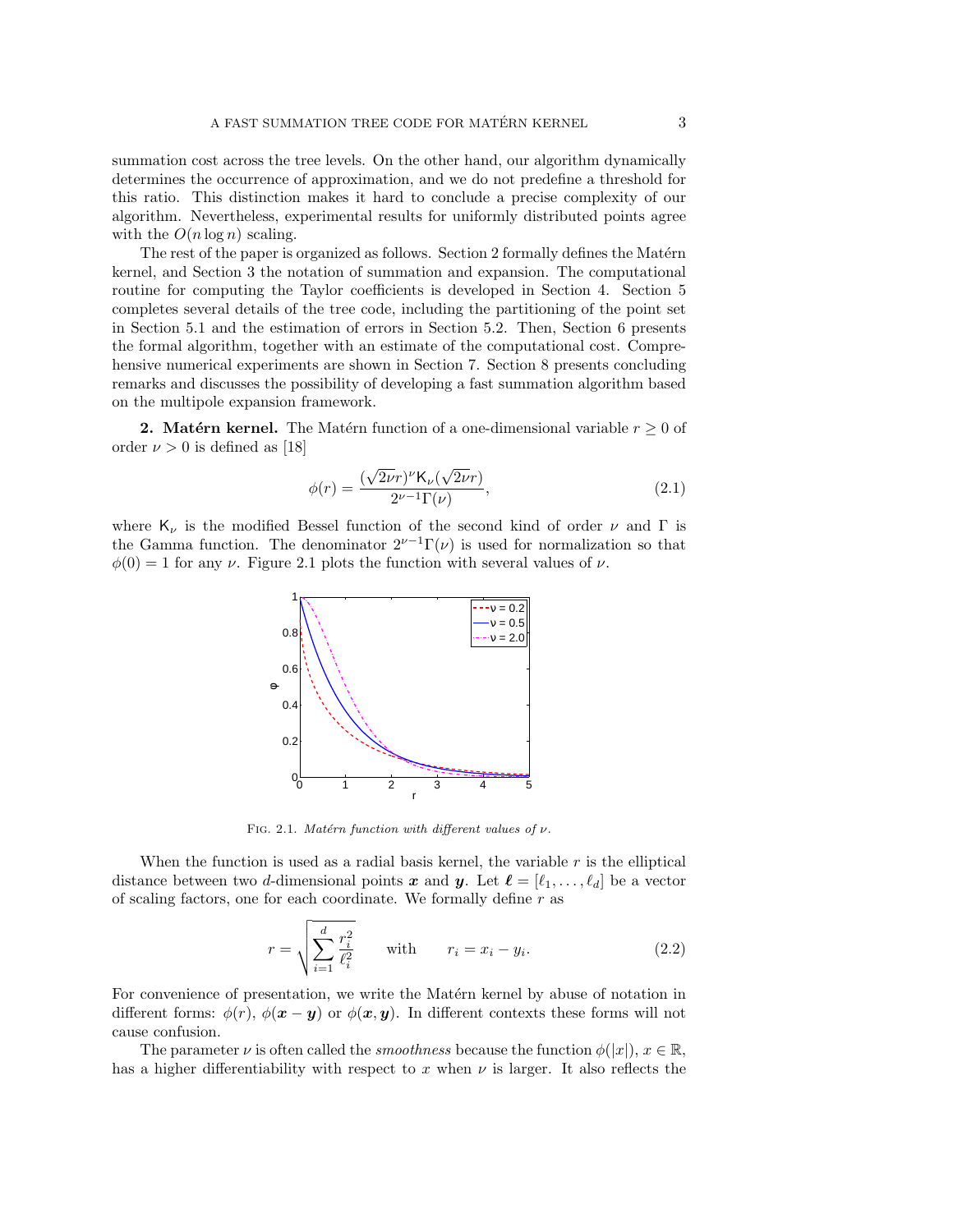shape of the samples of the underlying Gaussian process, because when  $\nu$  is small, the sample deemed as a function is rough and has strong oscillations. The parameter  $\ell$  is called the scale because it controls the scaling of the distance between two points.

3. Fast summation with Matérn kernel. Given a set of n points  $\{x_j \in \mathbb{R}^d\}$ and a set of associated weights  $\{q_j\}$ , we are interested in computing the summations

$$
s_i = \sum_{j=1}^n q_j \phi(\mathbf{x}_i - \mathbf{x}_j), \quad \text{for} \quad i = 1, ..., n. \tag{3.1}
$$

In the matrix representation this is equivalent to computing the matrix-vector product  $s = \Phi q$  where  $\Phi_{ij} = \phi(\mathbf{x}_i - \mathbf{x}_j)$ .

It is sometimes confusing when one distinguishes  $x_i$  and  $x_j$  only by using the index. Therefore, we slightly change the notation from  $x_j$  to  $y_j$  and rewrite (3.1) as

$$
s_i = \sum_{j=1}^n q_j \phi(\boldsymbol{x}_i, \boldsymbol{y}_j), \quad \text{for} \quad i = 1, \dots, n. \tag{3.2}
$$

The points  $y_j$ 's are the *sources*, and  $x_i$ 's are the *targets*. At the heart of the fast summation is the Taylor approximation of  $\phi$  at the centroid of a cluster of nearby sources and the centroid of a cluster of nearby targets, so that one can replace the summation of the  $n$  terms in  $(3.2)$  by the evaluation of a Taylor polynomial, if the two clusters are sufficiently far away. For this, we use  $C_s$  to denote a set of sources with a centroid  $y_c$ , and use  $C_t$  to denote a set of targets with a centroid  $x_c$ . Further, we define the partial sum

$$
s_i(C_s) := \sum_{\boldsymbol{y}_j \in C_s} q_j \phi(\boldsymbol{x}_i, \boldsymbol{y}_j).
$$

When the whole set of points is partitioned into disjoint subsets  $C_s$ 's, we have

$$
s_i = \sum_{C_s} s_i(C_s).
$$

To express the Taylor expansion, we need the following notation for multivariate calculus. For  $x, y \in \mathbb{R}^d$  and  $j, k \in \mathbb{Z}_+^d$ , the partial derivative  $\partial_x^j := \partial_{x_1}^{j_1} \partial_{x_2}^{j_2} \cdots \partial_{x_d}^{j_d}$ , the integer power  $x^j := x_1^{j_1} x_2^{j_2} \cdots x_d^{j_d}$ , the factorial  $j! = j_1!j_2! \cdots j_p!$ , the binomial coefficient  $\binom{k}{j} := \binom{k_1}{j_1} \binom{k_2}{j_2} \cdots \binom{k_d}{j_d}$ , and the norm  $||j|| := j_1 + j_2 + \cdots + j_d$ . Note that the last notation means the 1-norm of the nonnegative integer vector  $j$ ; it is not to be confused with the 2-norm of a general vector.

Let the double expansion of  $\phi$  at  $x_c$  and  $y_c$  be

$$
\phi(\boldsymbol{x}_c + \Delta \boldsymbol{x}, \boldsymbol{y}_c + \Delta \boldsymbol{y}) = \sum_{\|\boldsymbol{j}\| = 0}^{\infty} \sum_{\|\boldsymbol{k}\| = 0}^{\infty} \frac{\partial_{\boldsymbol{x}}^{\boldsymbol{j}} \partial_{\boldsymbol{y}}^{\boldsymbol{k}} \phi(\boldsymbol{x}_c, \boldsymbol{y}_c)}{\boldsymbol{j}! \boldsymbol{k}!} (\Delta \boldsymbol{x})^{\boldsymbol{j}} (\Delta \boldsymbol{y})^{\boldsymbol{k}}.
$$
(3.3)

This can be obtained by first expanding  $\phi$  around  $y_c$ , treating  $x_c + \Delta x$  constant, then expanding  $\phi$  around  $\bm{x}_c$ , treating  $\bm{y}_c$  constant. Since  $\partial^j_{\bm{x}}\phi = (-1)^{\|\bm{j}\|}\partial^j_{\bm{y}}\phi$ , we can write

$$
\phi(\boldsymbol{x}_c + \Delta \boldsymbol{x}, \boldsymbol{y}_c + \Delta \boldsymbol{y}) = \sum_{\|\boldsymbol{j}\| = 0}^{\infty} \sum_{\|\boldsymbol{k}\| = 0}^{\infty} \binom{\boldsymbol{j} + \boldsymbol{k}}{\boldsymbol{j}} \frac{\partial_{\boldsymbol{y}}^{\boldsymbol{j} + \boldsymbol{k}} \phi(\boldsymbol{x}_c, \boldsymbol{y}_c)}{(\boldsymbol{j} + \boldsymbol{k})!} (-\Delta \boldsymbol{x})^{\boldsymbol{j}} (\Delta \boldsymbol{y})^{\boldsymbol{k}}.
$$
 (3.4)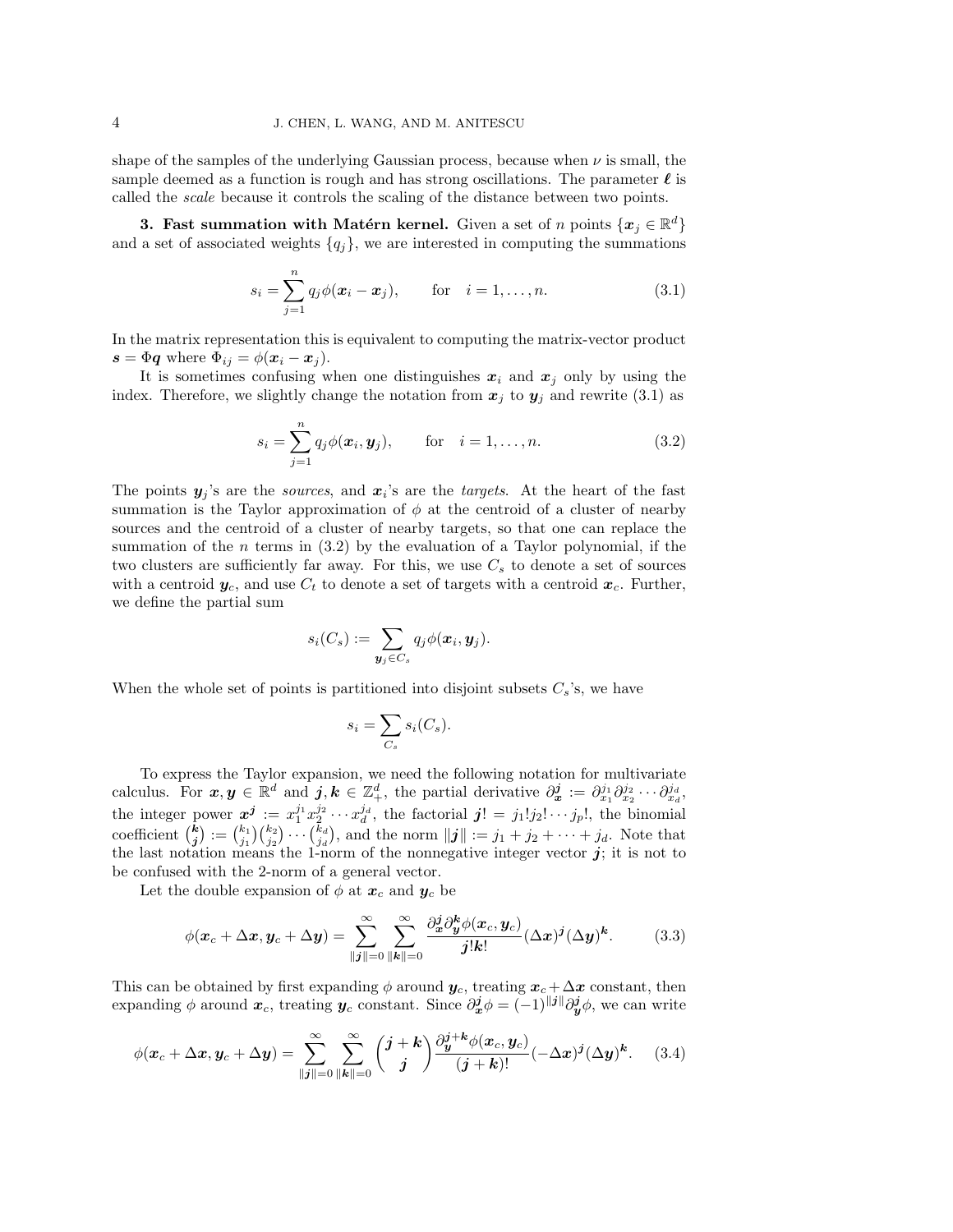With (3.4), one can approximate the partial sum  $s_i(C_s)$  by using an order- $(p_1, p_2)$ Taylor approximation:

$$
s_i(C_s) \approx \sum_{\mathbf{y}_j \in C_s} q_j \sum_{\|\mathbf{j}\| = 0}^{p_1} \sum_{\|\mathbf{k}\| = 0}^{p_2} \binom{\mathbf{j} + \mathbf{k}}{\mathbf{j}} \frac{\partial_{\mathbf{y}}^{j+\mathbf{k}} \phi(\mathbf{x}_c, \mathbf{y}_c)}{(\mathbf{j} + \mathbf{k})!} (\mathbf{x}_c - \mathbf{x}_i)^j (\mathbf{y}_j - \mathbf{y}_c)^k. \tag{3.5}
$$

If the approximation error is  $\delta$  for any  $x_i \in C_t$  and  $y_j \in C_s$  and for all  $C_t$  and  $C_s$ , then in the matrix representation the 2-norm approximation error of  $s$  is less than  $\delta ||q||_2.$ 

Note that the double expansion (3.3) naturally requires two truncation orders,  $p_1$  for the near field (where target points are located) and  $p_2$  for the far field (where source points are located). Although not used in this paper, an expansion that leads to a single truncation order may be of interest:

$$
\phi(\boldsymbol{x}_c + \Delta \boldsymbol{x}, \boldsymbol{y}_c + \Delta \boldsymbol{y}) = \sum_{\|\boldsymbol{j} + \boldsymbol{k}\| = 0}^{\infty} \frac{\partial_{\boldsymbol{x}}^j \partial_{\boldsymbol{y}}^{\boldsymbol{k}} \phi(\boldsymbol{x}_c, \boldsymbol{y}_c)}{(\boldsymbol{j} + \boldsymbol{k})!} (\Delta \boldsymbol{x})^{\boldsymbol{j}} (\Delta \boldsymbol{y})^{\boldsymbol{k}}.
$$
(3.6)

This expansion simply treats the concatenation of  $x_c$  and  $y_c$  as one (2d)-dimensional variable and expands  $\phi$  at this variable. Then, the truncation of this expansion can occur at, say,  $\|\mathbf{j}+\mathbf{k}\| = p_1+p_2$ . Comparing the truncation of (3.3) with that of (3.6), one sees that the former distinguishes the near and the far fields, whereas the latter does not. It is often a good idea to place a small order for the near field and a large order for the far field, if  $\Delta x$  is small and  $\Delta y$  is relatively large.

From a computational perspective, we rearrange the terms in (3.5) in order that the expression on the right can be efficiently evaluated:

$$
s_i(C_s) \approx \sum_{\|\boldsymbol{k}\|=0}^{p_2} \sum_{\|\boldsymbol{j}\|=0}^{p_1} \underbrace{\binom{j+\boldsymbol{k}}{j}}_{\text{binom. coef.}} \underbrace{\frac{\partial_j^{j+\boldsymbol{k}} \phi(\boldsymbol{x}_c, \boldsymbol{y}_c)}{(j+\boldsymbol{k})!}}_{\text{Taylor coef.}} \underbrace{(\boldsymbol{x}_c - \boldsymbol{x}_i)^j}_{\text{target month.}} \underbrace{\left[\sum_{\boldsymbol{y}_j \in C_s} q_j(\boldsymbol{y}_j - \boldsymbol{y}_c)^{\boldsymbol{k}}\right]}_{\text{weighted source month.}}.
$$
\n(3.7)

The general idea of the fast summation is to precompute the binomial coefficients and the Taylor coefficients, because they can be shared by different targets. Given the weights, the weighted source moments are also computed. Then, for each target  $x_i$ , the target moments are computed for each cluster  $C_s$  of sources, and the computed partial sum  $s_i(C_s)$  is accumulated to  $s_i$ . The details are presented in Sections 5 and 6. First, however, it is necessary to consider how the Taylor coefficients are computed.

4. Taylor coefficients. We use recursion to compute the Taylor coefficients  $\partial_{\bm{y}}^{\bm{k}}\phi/\bm{k}!$  for  $\|\bm{k}\|$  up to some order p. Key to the recurrence is the following property of  $\mathsf{K}_{\nu}(R)$  for any  $\nu > 0$  (see, e.g., [12, p. 294, Table V-1]):

$$
\frac{d}{dR}R^{\nu}\mathsf{K}_{\nu}(R) = -R^{\nu}\mathsf{K}_{\nu-1}(R). \tag{4.1}
$$

.

It relates the derivatives of the Matérn function by successively reducing the order  $\nu$ when is it positive. When  $\nu$  becomes negative, the relation  $K_{\nu} = K_{-\nu}$  is useful.

4.1. Recurrence formula. Define  $c =$  $\sqrt{2\nu}$ ,  $R = cr$ ,  $g_{\nu}(R) = R^{\nu}$ K<sub> $\nu$ </sub>(R). Then

$$
\frac{\partial_{\boldsymbol{y}}^{\boldsymbol{k}}\phi}{\boldsymbol{k}!} = \frac{\partial_{\boldsymbol{y}}^{\boldsymbol{k}}g_{\nu}(cr)}{2^{\nu-1}\Gamma(\nu)\cdot\boldsymbol{k}!}
$$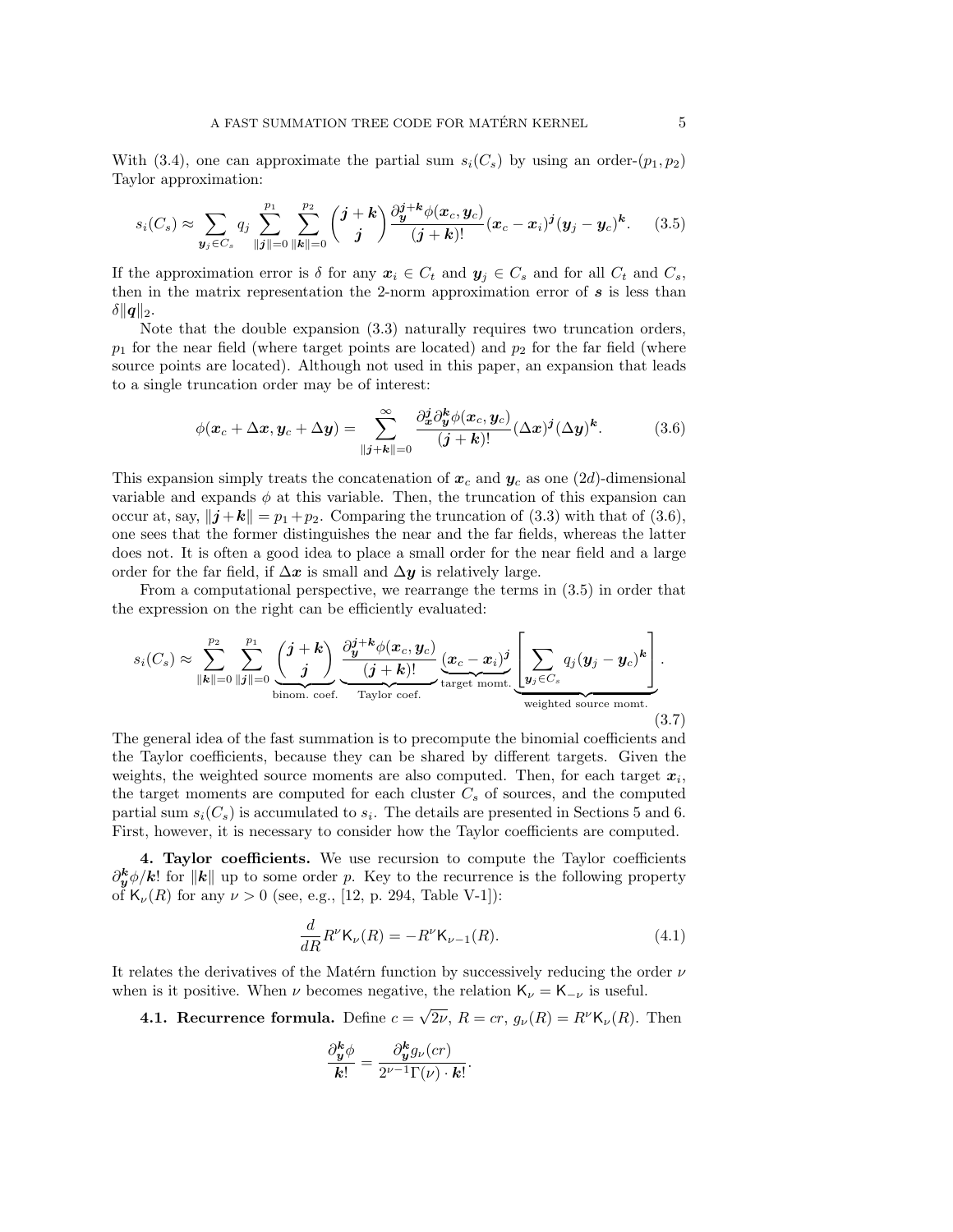For a general  $c > 0$  and any **k** and  $\nu$ , we derive a recurrence formula for evaluating

$$
G_{\nu}^{\mathbf{k}}(c) := \begin{cases} \frac{\partial_{\mathbf{y}}^{\mathbf{k}} g_{\nu}(cr)}{2^{\nu-1} \Gamma(\nu) \cdot \mathbf{k}!}, & \nu > 0\\ \frac{\partial_{\mathbf{y}}^{\mathbf{k}} g_{\nu}(cr)}{z (cr) \cdot \mathbf{k}!}, & \nu = 0\\ \frac{(cr)^{-2\nu} \cdot \partial_{\mathbf{y}}^{\mathbf{k}} g_{\nu}(cr)}{2^{-\nu-1} \Gamma(-\nu) \cdot \mathbf{k}!}, & \nu < 0, \end{cases}
$$
(4.2)

given  $r \neq 0$ . Then, for the specific  $\nu$  in the kernel and  $k$ , we substitute c by  $\sqrt{2\nu}$  and obtain

$$
\frac{\partial_{\boldsymbol{y}}^{\boldsymbol{k}}\phi}{\boldsymbol{k}!} = G_{\nu}^{\boldsymbol{k}}(\sqrt{2\nu}).
$$

The reason for breaking the definition of  $G_{\nu}^{\mathbf{k}}(c)$  into several cases with respect to  $\nu$  is to encourage a better numerical behavior of the recurrence relation. For now we note that  $z$  is some function used for this purpose; it will be defined in the next subsection. The case of  $\nu < 0$  for  $G^{\mathbf{k}}_{\nu}(c)$  is needed even though a Matérn order is always positive, because a recurrence may eventually decrease  $\nu$  to negative even though it starts from positive.

To simplify notation, we write  $\partial_i$  to mean the partial derivative with respect to  $y_i$ . With  $(4.1)$ , we have

$$
\partial_i g_\nu (cr) = \frac{dg_\nu (cr)}{dr} \cdot \frac{\partial r}{\partial r_i} \cdot \frac{dr_i}{dy_i} = \frac{c^2}{\ell_i^2} \cdot r_i \cdot g_{\nu - 1}(cr). \tag{4.3}
$$

Then, by applying the Leibniz rule for higher derivatives, we have for  $k_i > 1$ ,

$$
\partial_i^{k_i} g_{\nu}(cr) = \frac{c^2}{\ell_i^2} \cdot \partial_i^{k_i - 1}(r_i \cdot g_{\nu - 1}(cr)) = \frac{c^2}{\ell_i^2} \cdot \left[ r_i \partial_i^{k_i - 1} g_{\nu - 1}(cr) - (k_i - 1) \partial_i^{k_i - 2} g_{\nu - 1}(cr) \right].
$$
\n(4.4)

If we further differentiate the above formulas with respect to other components of  $y$ and then divide the results by  $k!$ ,  $(4.3)$  and  $(4.4)$  become

$$
\frac{\partial_{\mathbf{y}}^{k} g_{\nu}(cr)}{\mathbf{k}!} = \frac{c^{2}}{k_{i}} \frac{r_{i}}{\ell_{i}^{2}} \cdot \frac{\partial_{\mathbf{y}}^{k-e_{i}} g_{\nu-1}(cr)}{(\mathbf{k}-e_{i})!}, \qquad (k_{i} = 1) \qquad (4.5)
$$

$$
\frac{\partial_{\mathbf{y}}^{k} g_{\nu}(cr)}{\mathbf{k}!} = \frac{c^{2}}{k_{i}} \frac{r_{i}}{\ell_{i}^{2}} \cdot \frac{\partial_{\mathbf{y}}^{k-e_{i}} g_{\nu-1}(cr)}{(\mathbf{k}-\mathbf{e}_{i})!} - \frac{c^{2}}{k_{i}} \frac{1}{\ell_{i}^{2}} \cdot \frac{\partial_{\mathbf{y}}^{k-2e_{i}} g_{\nu-1}(cr)}{(\mathbf{k}-2\mathbf{e}_{i})!}, \qquad (k_{i} > 1) \tag{4.6}
$$

respectively, where  $e_i$  means the integer vector whose *i*th entry is 1 and other entries are zero. By adopting the convention that  $\partial_{\boldsymbol{y}}^{k} = 0$  if any of the components of k is negative, we can consolidate  $(4.5)$  to  $(4.6)$ . Then, we rewrite  $(4.6)$  as

$$
G_{\nu}^{\mathbf{k}}(c) = h(\nu) \left[ \frac{c^2}{k_i} \frac{r_i}{\ell_i^2} G_{\nu-1}^{\mathbf{k} - \mathbf{e}_i}(c) - \frac{c^2}{k_i} \frac{1}{\ell_i^2} G_{\nu-1}^{\mathbf{k} - 2\mathbf{e}_i}(c) \right],
$$
(4.7)

where  $h$ , a function of  $\nu$ , is determined from the different cases of the definition of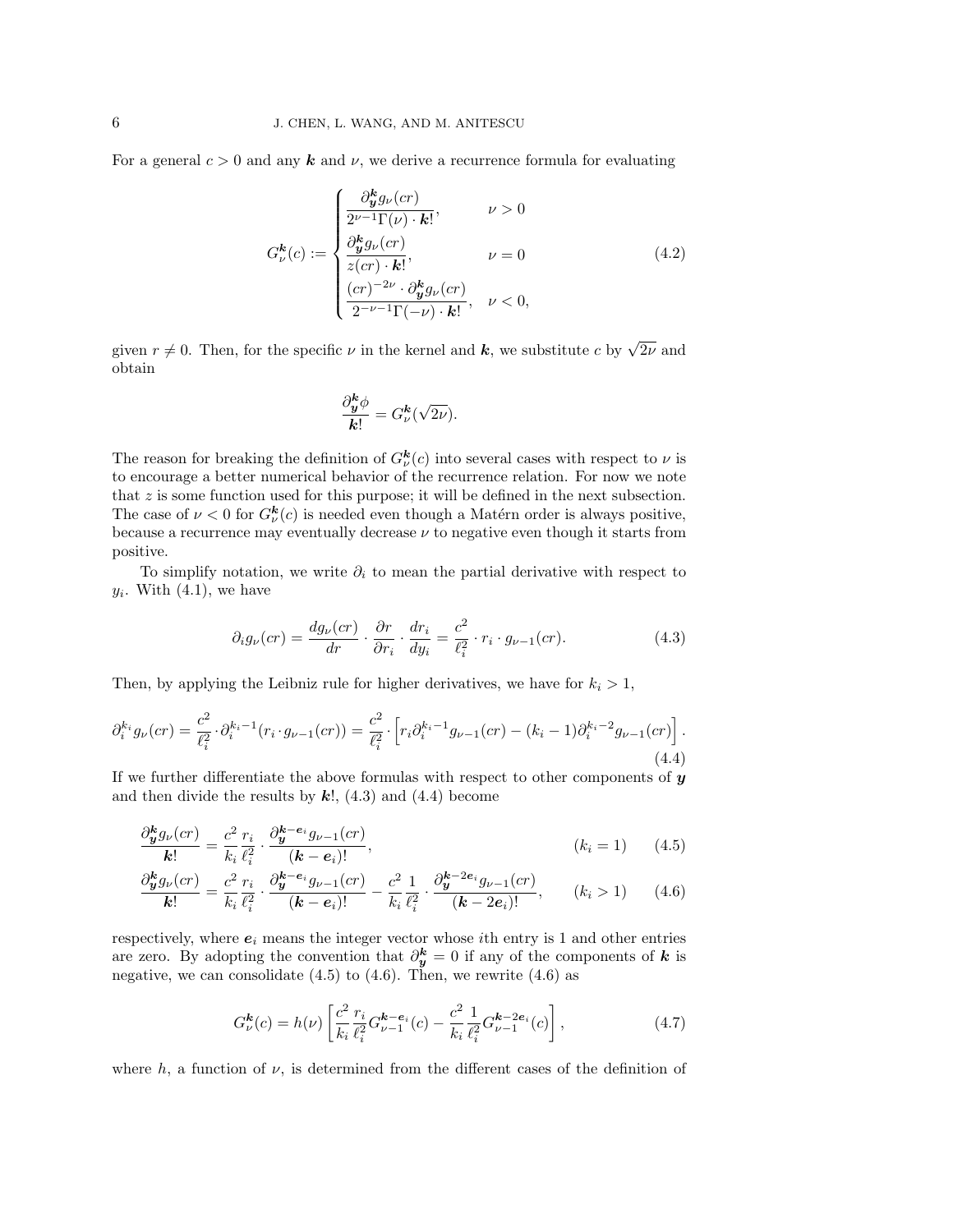$G_{\nu}^{\bm{k}}(c)$  in (4.2):

$$
h(\nu) = \begin{cases} \frac{1}{2(\nu - 1)}, & \nu > 1\\ z(cr), & \nu = 1\\ \frac{(cr)^{2\nu - 2}\Gamma(1 - \nu)}{2^{2\nu - 1}\Gamma(\nu)}, & 0 < \nu < 1\\ \frac{1}{(cr)^{2}z(cr)}, & \nu = 0\\ -\frac{2\nu}{(cr)^{2}}, & \nu < 0. \end{cases}
$$
(4.8)

This formula suggests that the kth partial derivative at the level  $\nu$  depends on lower derivatives at level  $\nu - 1$ .

Note that the recurrence relation  $(4.7)$  is valid for any component i. For numerical stability, we can use a weighted average. Specifically, we multiply  $k_i$  on both sides of (4.7), sum over all i, and divide by  $\|\mathbf{k}\|$ . We obtain

$$
G_{\nu}^{\mathbf{k}}(c) = \frac{c^2 h(\nu)}{\|\mathbf{k}\|} \left[ \sum_{i=1}^d \frac{r_i}{\ell_i^2} G_{\nu-1}^{\mathbf{k}-\mathbf{e}_i}(c) - \sum_{i=1}^d \frac{1}{\ell_i^2} G_{\nu-1}^{\mathbf{k}-2\mathbf{e}_i}(c) \right].
$$
 (4.9)

Since we adopt the convention that  $G^{\mathbf{k}}_{\nu} = 0$  if any of the components of  $\mathbf{k}$  is negative,  $(4.9)$  is valid for all nonnegative integer vectors **k** except **0**.

4.2. Initial condition. When  $k = 0$ , the definition (4.2) leads to

$$
G_{\nu}^{\mathbf{0}}(c) = \begin{cases} \frac{(cr)^{\nu} \mathsf{K}_{\nu}(cr)}{2^{\nu-1} \Gamma(\nu)}, & \nu > 0\\ \frac{\mathsf{K}_{0}(cr)}{z (cr)}, & \nu = 0\\ \frac{(cr)^{-\nu} \mathsf{K}_{-\nu}(cr)}{2^{-\nu-1} \Gamma(-\nu)}, & \nu < 0. \end{cases}
$$
(4.10)

We examine it case by case. The cases  $\nu > 0$  and  $\nu < 0$  lead to the same value of  $G^0_{\nu}(c)$ , for a pair of positive  $\nu$  and negative  $\nu$  that have the same absolute value. When  $c = \sqrt{2\nu}$ ,  $G_{\nu}^{\mathbf{0}}(c)$  is equal to an evaluation of the Matérn function  $\phi(r)$ . When  $r$  is close to zero, the function value is close to 1.

Now consider  $\nu = 0$ . When  $r \to 0$ ,  $\mathsf{K}_0(cr)$  tends to infinity. The function  $z(cr)$  is thus used to scale  $\mathsf{K}_0(cr)$  so that  $G^0_\nu(c)$  behaves better when it is close to the origin. Consider an approximation of  $K_0$  around the origin  $[1, (9.6.12)$  and  $(9.6.13)$ :

$$
\mathsf{K}_0(R) \approx -\gamma - \log\left(\frac{R}{2}\right) \quad \text{when} \quad R \approx 0,
$$

where

$$
\gamma = \int_1^\infty \left(\frac{1}{\lfloor x \rfloor} - \frac{1}{x}\right) dx \approx 0.577216
$$

is the Euler–Mascheroni constant. Then, we define

$$
z(R) := \begin{cases} -\gamma - \log\left(\frac{R}{2}\right), & 0 < R < R_0 \\ 1, & R \ge R_0. \end{cases} \tag{4.11}
$$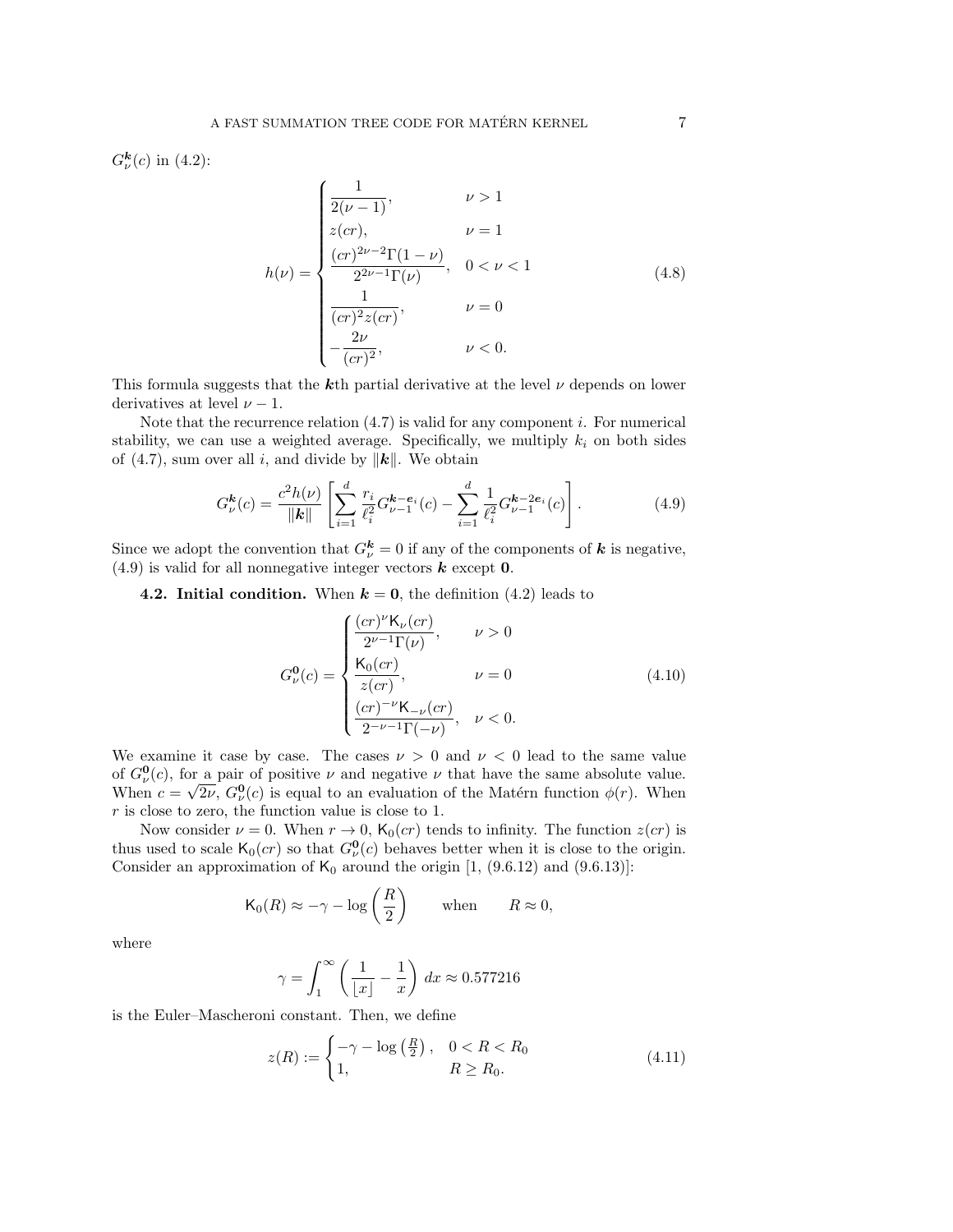Here,  $R_0 = 2e^{-\gamma - 1} \approx 0.413$  is used to make z continuous. With this definition,  $G^0_\nu(c)$ is not far from 1 when  $cr < R_0$ , and it is equal to  $\mathsf{K}_0 (cr)$  when  $cr \geq R_0$ .

4.3. Summary. Summarizing the above discussions, we compute the Taylor coefficients

$$
\partial_{\boldsymbol{y}}^{\boldsymbol{k}}\phi/\boldsymbol{k}!=G_{\nu}^{\boldsymbol{k}}(\sqrt{2\nu})
$$

using the recurrence formula (4.9) with the initial condition (4.10). The recurrence is based on both **k** and  $\nu$ . We use two d-dimensional arrays A and B to store all the intermediate values of  $G^{\mathbf{k}}_{\nu}(\sqrt{2\nu})$ . Specifically, given an expansion order p, we define  $(in C/C++ style)$ 

$$
A[k_1] \cdots [k_d] = G^{\mathbf{k}}_{\nu'}(\sqrt{2\nu})
$$
 and  $B[k_1] \cdots [k_d] = G^{\mathbf{k}}_{\nu'-1}(\sqrt{2\nu}),$ 

for  $\nu' = \nu - p, \ldots, \nu$  and  $0 \le ||\mathbf{k}|| \le p$ . All the values in A are computed by using B; and after A is filled, the values of A are copied to B. This process is repeated  $p+1$  times to increase  $\nu'$  until finally A (and B) holds the values of  $G^{\mathbf{k}}_{\nu}(\sqrt{2\nu})$ . The following subroutine TAYLORCOEFFICIENTS summarizes this procedure.

1: subroutine TAYLORCOEFFICIENTS $(p, x - y)$ 

// In the following, skip the term(s) whenever array index  $< 0$ 

- 2: Initialize B with zeros 3: for  $j = 0, \ldots, p$  do 4:  $A[0] \cdots [0] = G_{\nu - p + j}^{\mathbf{0}}($ √  $2\nu)$ 5: for  $\|\mathbf{k}\|=1,\ldots,\tilde{j} \,\,\mathbf{do}$ 6:  $A[k_1] \cdots [k_d] = 2\nu h(\nu - p + j) / ||\mathbf{k}|| \times$  $[(r_1 \cdot B[k_1-1] \cdots [k_d] - B[k_1-2] \cdots [k_d])/\ell_1^2 + \cdots]$  $\cdots + (r_d \cdot B[k_1] \cdots [k_d - 1] - B[k_1] \cdots [k_d - 2]) / \ell_d^2$ 7: end for 8: Copy the entries of  $A$  to  $B$ 9: end for 10:  $return A$
- 11: end subroutine

The computational cost of TAYLORCOEFFICIENTS is  $O(p^d)$  in storage and  $O(p^{d+1})$ in time. To reduce memory usage, note that the array  $A[k_1] \cdots [k_d]$  (and similarly B) uses only the entries with  $0 \leq k_1 + \cdots + k_d \leq p$ . The total number of such entries is

$$
\sum_{i=0}^p \binom{i+d-1}{d-1} = \binom{p+d}{d}.
$$

Therefore, instead of using a full d-dimensional array of size  $(p+1)^d$ , one may consider using a 1-dimensional array  $A'$  of size  $\binom{p+d}{d}$ , where the indexing of  $A'$  is in accordance with the increasing order of  $||\mathbf{k}||$ , that is,

$$
A'[0] = A[0] \cdots [0][0],
$$
  
\n
$$
A'[1] = A[0] \cdots [0][1], \dots, A'[d] = A[1] \cdots [0][0],
$$
  
\n
$$
A'[d+1] = A[0] \cdots [0][2], A'[d+2] = A[0] \cdots [1][1], \dots, A'[(2+d-1)] = A[2] \cdots [0][0],
$$
  
\n
$$
\vdots
$$
  
\n
$$
A'[(p-1+d)] = A[0] \cdots [0][p], \dots, A'[(p+d-1)] = A[p] \cdots [0][0].
$$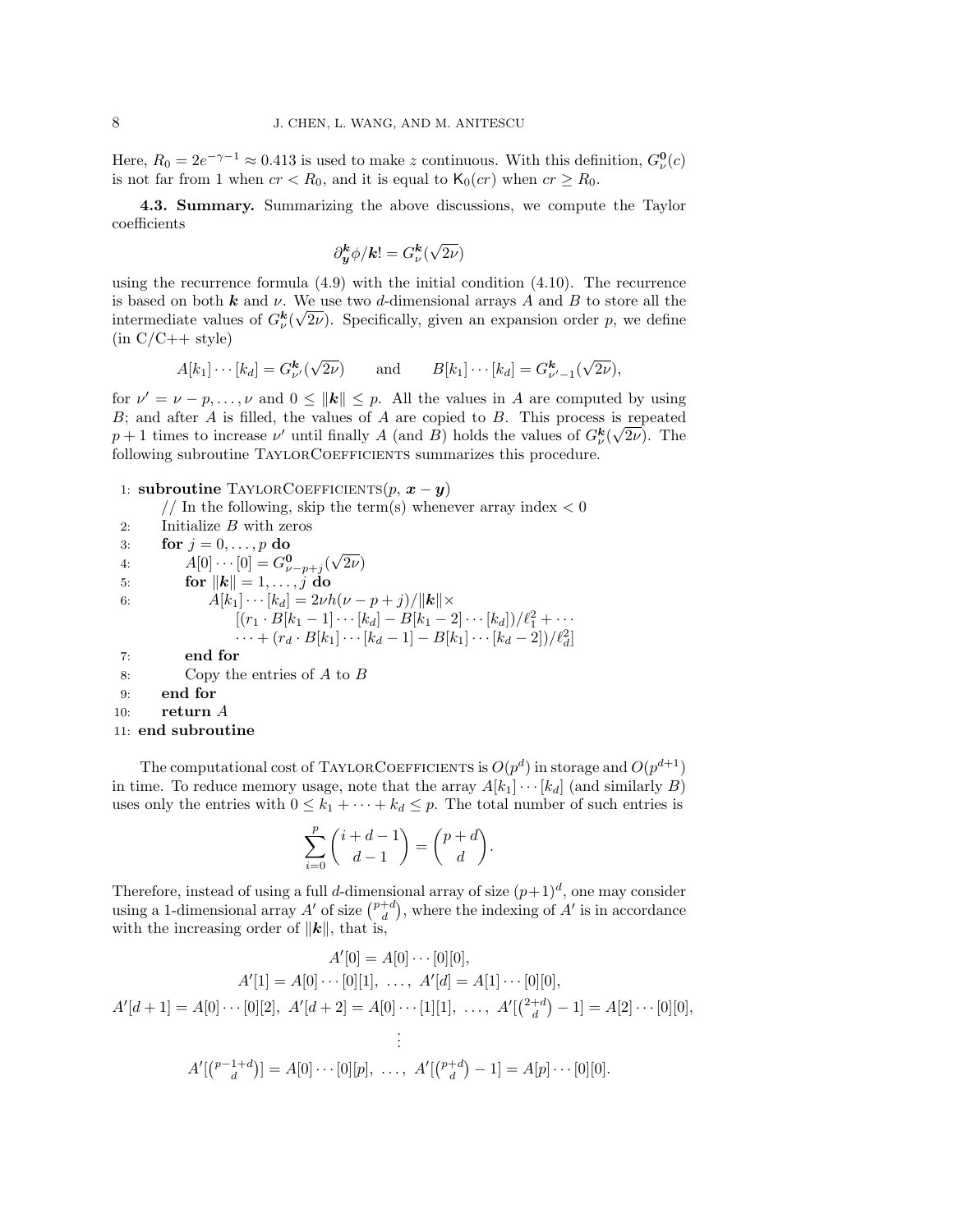This design comes from a practical consideration, although it does not change the asymptotic storage cost. For some medium-sized p and small d (say,  $p = 10$  and  $d = 3$ ), the storage of A' is only about  $1/d!$  of that of A. When many sets of the Taylor coefficients (for different  $x - y$ ) are stored, this will be a significant saving.

4.4. Discussion of numerical behavior. The initial condition of the recurrence relation is well behaved. When r is close to zero, the value of  $G_{\nu}^{\mathbf{0}}$  is close to 1 for any  $\nu$ ; and when r is not abnormally large,  $G_{\nu}^{0}$  will not be exceedingly small. In fact, the term "abnormally large" is vague, and we delay its clarification until Section 5.2 when error control is the concern.

The recurrence depends on the function  $h(\nu')$  defined in (4.8). It has discontinuities at  $\nu' = 0$  and  $\nu' = 1$ , and when approaching these discontinuities the function value grows without bound. Thus, the recurrence may be numerically unstable when the smoothness parameter  $\nu$  is close to, but not exactly, an integer. In many applications, it is not necessary to take a smoothness that is too close to an integer (otherwise replacing it by the closest integer may be a practical workaround). Moreover, we demonstrate in Section 7.4 that the recurrence still works in practice for a  $\nu$ differing from 1 by only  $10^{-5}$ .

5. Tree code framework. A general tree code is as follows. First, the whole set of points is recursively partitioned to form a tree structure, where each tree node represents a cluster of points. Each leaf node then contains a set of targets. We consider a target  $x_i$  that belongs to some  $C_t$ , and we initialize  $s_i = 0$ . A top-down tree-walk is performed starting from the root. Any tree node being visited contains a set  $C_s$  of sources. Given a tolerance  $\epsilon$ , if the truncated Taylor expansion at the centroids of  $C_s$  and  $C_t$  yields an approximation error that is less than  $\epsilon$ , then the partial sum  $s_i(C_s)$  is computed by using (3.7) and is accumulated to  $s_i$ . Otherwise, the children of the current node are visited. This procedure is performed recursively until a leaf node is reached. At the leaf node, direct summation is performed between  $x_i$  and all points in  $C_s$ . The result is also accumulated to  $s_i$ . The computation of  $s_i$ is complete when all recursive branches of the treewalk terminate.

In practice, multiple sets of weights  ${q_i}$  may be of interest since they correspond to matrix-vector multiplications with the same matrix and multiple right-hand sides. Then, it is beneficial to split the recursive treewalk in two phases so that the work of computing the Taylor coefficients is not repeated for different sets of weights. This idea leads to two subroutines, TreeWalk-Planning and TreeWalk-Evaluation. In the planning phase, the Taylor coefficients up to order  $p = p_1+p_2$  for the expansion at  $x_c$  and  $y_c$ , which are the centroids of the leaf node leaf and the tree node node being visited, respectively, are computed if the expansion criterion is met. The subroutine TAYLORCOEFFICIENTS introduced in Section 4.3 is used for this computation. Then, in the evaluation phase, the partial sums are computed by using either Taylor approximation or direct summation. Both phases require a subroutine CanExpand that checks whether the Taylor approximation yields an error less than  $\epsilon$ . This subroutine is related to the error control scheme to be discussed in Section 5.2 and is presented there.

1: subroutine TREEWALK-PLANNING(leaf, node,  $p$ )

- 2: Let  $C_t$  and  $C_s$  be the point clusters that leaf and node contain, respectively
- 3: if  $\text{CANEXPAND}(C_t, C_s, \epsilon)$  then
- 4: Let  $x_c$  and  $y_c$  be the centroids of  $C_t$  and  $C_s$ , respectively
- 5: Call TAYLORCOEFFICIENTS $(p, x_c y_c)$  to compute and store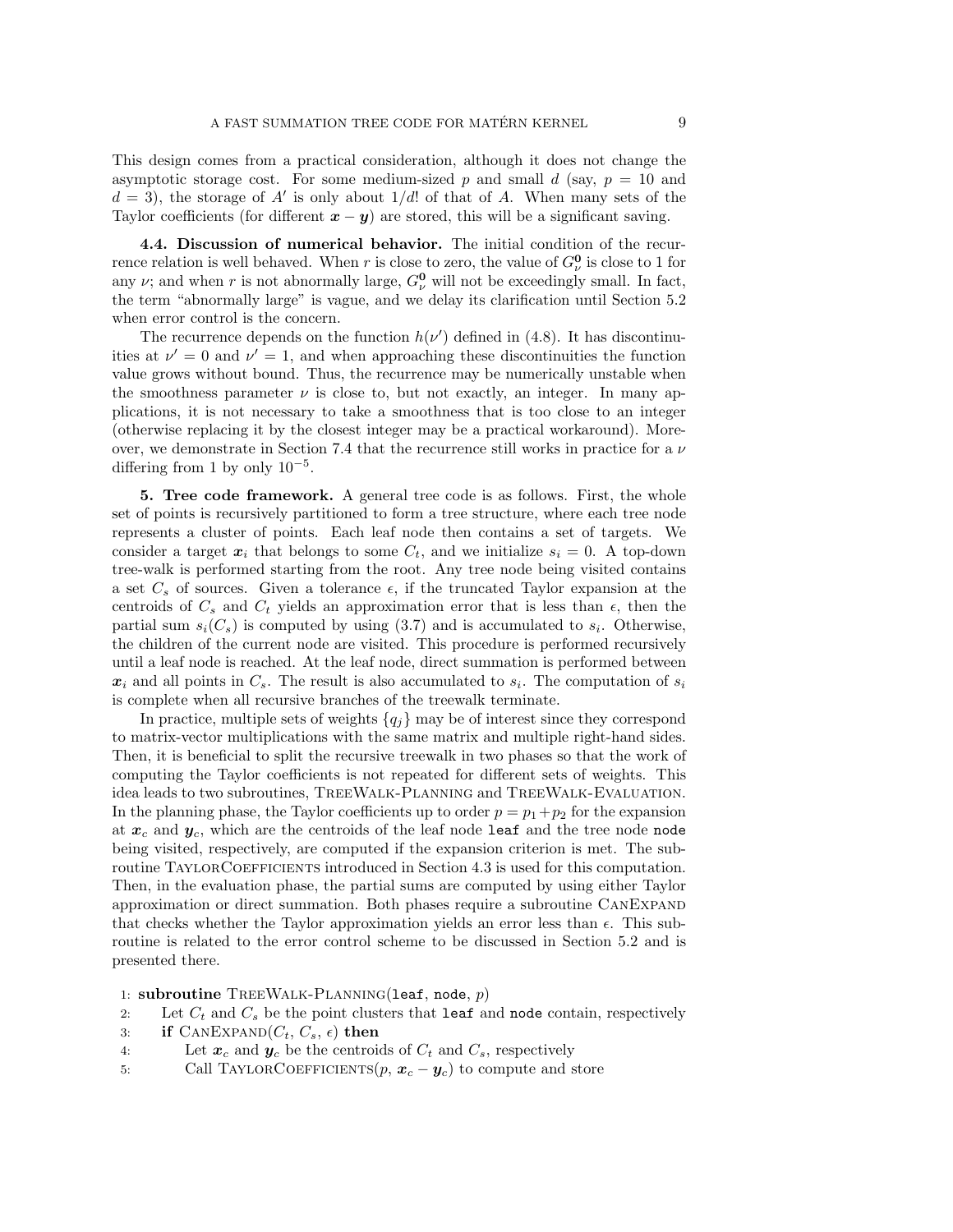the Taylor coefficients  $\partial_{\bm{y}}^{\bm{k}} \phi(\bm{x}_c, \bm{y}_c)/\bm{k}!$  for all  $\|\bm{k}\| \leq p$ 6: else if node has no children then 7:  $//$  Do nothing 8: else 9: For all child of node, call TREEWALK-PLANNING(leaf, child,  $p$ ) 10: end if 11: end subroutine 1: subroutine TreeWalk-Evaluation(leaf, node) 2: Let  $C_t$  and  $C_s$  be the point clusters that leaf and node contain, respectively 3: if  $\text{CANEXPAND}(C_t, C_s, \epsilon)$  then 4: for all  $x_i \in C_t$  do 5: Compute target moment and weighted source moment 6: Compute  $s_i(C_s)$  using Taylor approximation (3.7) 7: Update  $s_i \leftarrow s_i + s_i(C_s)$ 8: end for 9: else if node has no children then 10: for all  $x_i \in C_t$  do 11: Update  $s_i \leftarrow s_i + \sum_{\mathbf{y}_j \in C_s} q_j \phi(\mathbf{x}_i, \mathbf{y}_j)$  via direct summation 12: end for 13: else 14: For all child of node, call TreeWalk-Evaluation(leaf, child) 15: end if

16: end subroutine

 $\epsilon$ ?

Based on the above framework, we address the following issues to complete the algorithm:

1. How to partition the point set?

2. How to determine whether the Taylor approximation yields an error less than

The answers are in the following two subsections.

**5.1. Partitioning of the point set.** For simplicity, let us consider  $\mathbb{R}^3$ . When the points are uniformly distributed in a cube, it is natural to rotate the cube and align its faces with the coordinate axes. Usually, the cube is partitioned into 8 equal subcubes and the partitioning is recursive (see Figure 5.1(a)). This results in an octree hierarchy. If the points are not uniform in space, one can selectively partition dense cubes so that leaf nodes of the tree represent clusters with roughly the same number of points, or one can always partition a cube into 8 subcubes that contain equal numbers of points. In the latter case, the resulting hierarchy is a complete tree.

However, the configuration of the point set is often more complicated in practice. Consider, for example, Figure  $5.1(b)$ , where the points are uniform. Let us say the x-dimension of the cube is stretched to four times that of the unit cube. Instead of the 8-way partitioning scheme used for  $(a)$ , it is more natural to first partition the xdimension into four equal parts, because in this manner the diameter of the resulting clusters is much smaller than that resulting from the usual 8-way partitioning. In other words, the points are more compactly grouped together. A benefit of having a smaller diameter is that the Taylor approximation is more accurate.

Even when the cube is not stretched, but if the scale parameters are, for example,  $[1/4, 1, 1]$ , it is still beneficial to first partition the x-dimension into four equal parts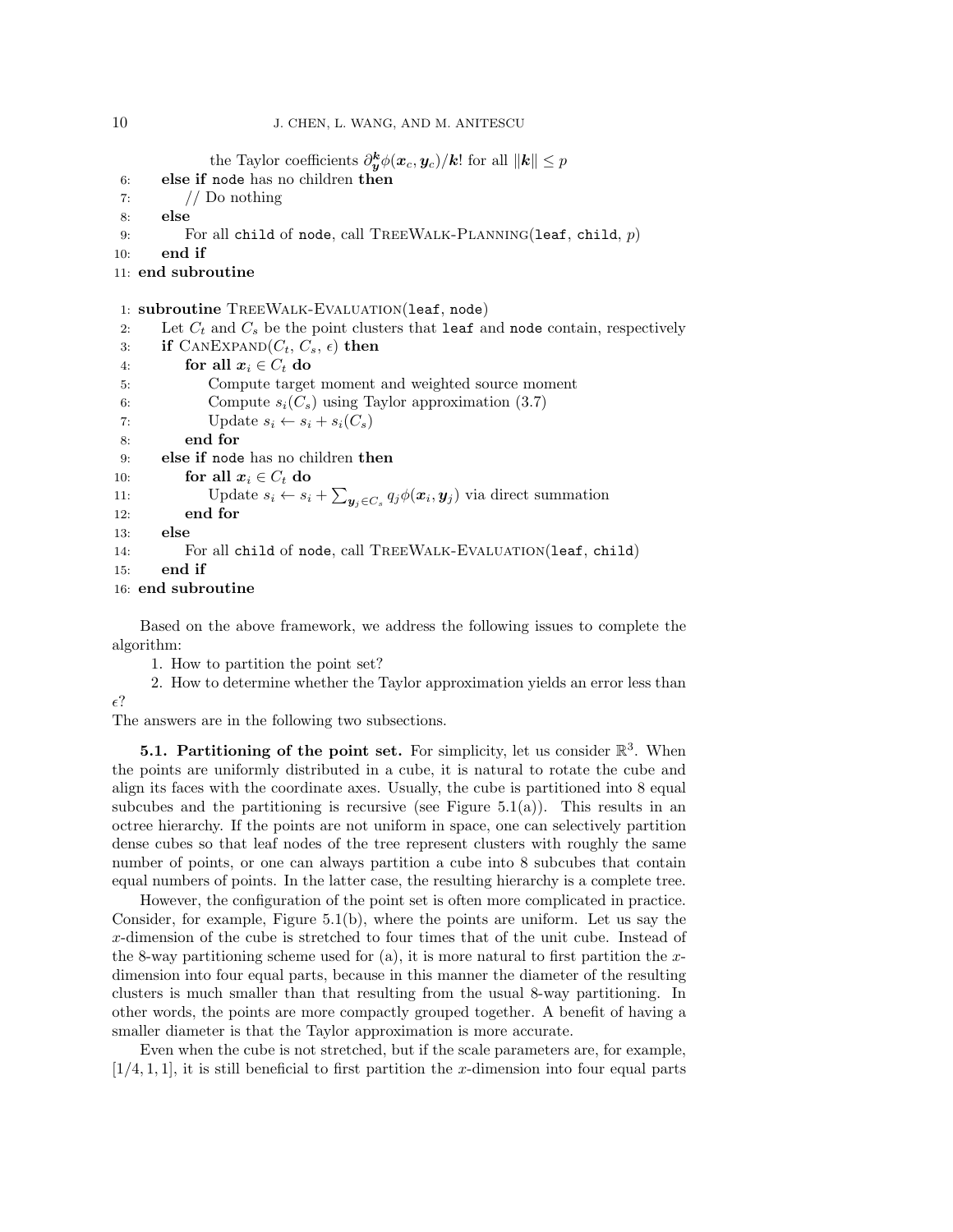

Fig. 5.1. Different point set configurations and partitioning schemes.

in order to obtain clusters of a small elliptical diameter.

Consider a general setting where the point set has an arbitrary shape and uneven density (see Figure 5.1(c)). To systematically partition the point set, we consider the binary space partitioning. The idea is to use principal component analysis to partition the space so that the elliptical diameters of the resulting clusters are as small as possible. Without loss of generality, we prescale each coordinate of the points by the corresponding scale parameter  $\ell_i$ . Then, we find the principal direction along which the variance of the scaled points is the largest. This direction is simply the dominant eigenvector of the covariance matrix of the point set. For any hyperplane passing through the centroid, using this vector as the normal direction minimizes the squared sum of the distances between the points and the hyperplane. Therefore, partitioning with this hyperplane encourages clusters that are more compactly grouped. Usually, the hyperplane passing through the centroid does not yield equal-sized clusters; thus the hyperplane has to be shifted along the normal direction. A convenient way to perform the shift is to find the median of the signed distances between the points and the hyperplane that passes through the centroid. By finding this median we obtain the partitioning result.

The subroutine BiPartitioning summarizes the computations. The procedure results in a complete binary tree because each time a cluster is bi-partitioned. It requires a parameter  $n_0$  that specifies the maximum size of a leaf. Therefore, the number of tree levels (including the root) is  $\lceil \log_2(n/n_0) \rceil + 1$ . The subroutine is recursive, and input to the subroutine is the cluster  $X$  to be partitioned and the tree level where X is located. When level has not reached  $\lceil \log_2(n/n_0) \rceil + 1$ , the subroutine recursively calls itself with the two resulting partitioned clusters. For more information on the procedure, see [9], where the same idea is used to construct a nearest neighbors graph for a set of points in a divide-and-conquer manner.

- 1: subroutine BIPARTITIONING(X,  $n_0$ , level)
- 2: For each  $x_i \in X$ , scale  $x_i$  for each coordinate by  $\ell$  to get  $x'_i$ . Let  $X' = \{x'_i\}$
- 3: Compute the centroid  $x'_c$  of  $X'$
- 4: Form the covariance matrix  $C$  of the point set  $X'$
- 5: Compute the dominant eigenvector  $\boldsymbol{u}$  of  $C$
- 6: Compute signed distances  $\xi_i = \langle \mathbf{x}'_i \mathbf{x}'_c, \mathbf{u} \rangle$  for all i
- 7: Find  $\xi_m$ , the median of  $\{\xi_i\}$
- 8: Let two resulting clusters  $X_l = \{x_i \mid \xi_i \leq \xi_m\}$  and  $X_r = \{x_i \mid \xi_i > \xi_m\}$
- 9: if level  $< \lceil \log_2(n/n_0) \rceil + 1$  then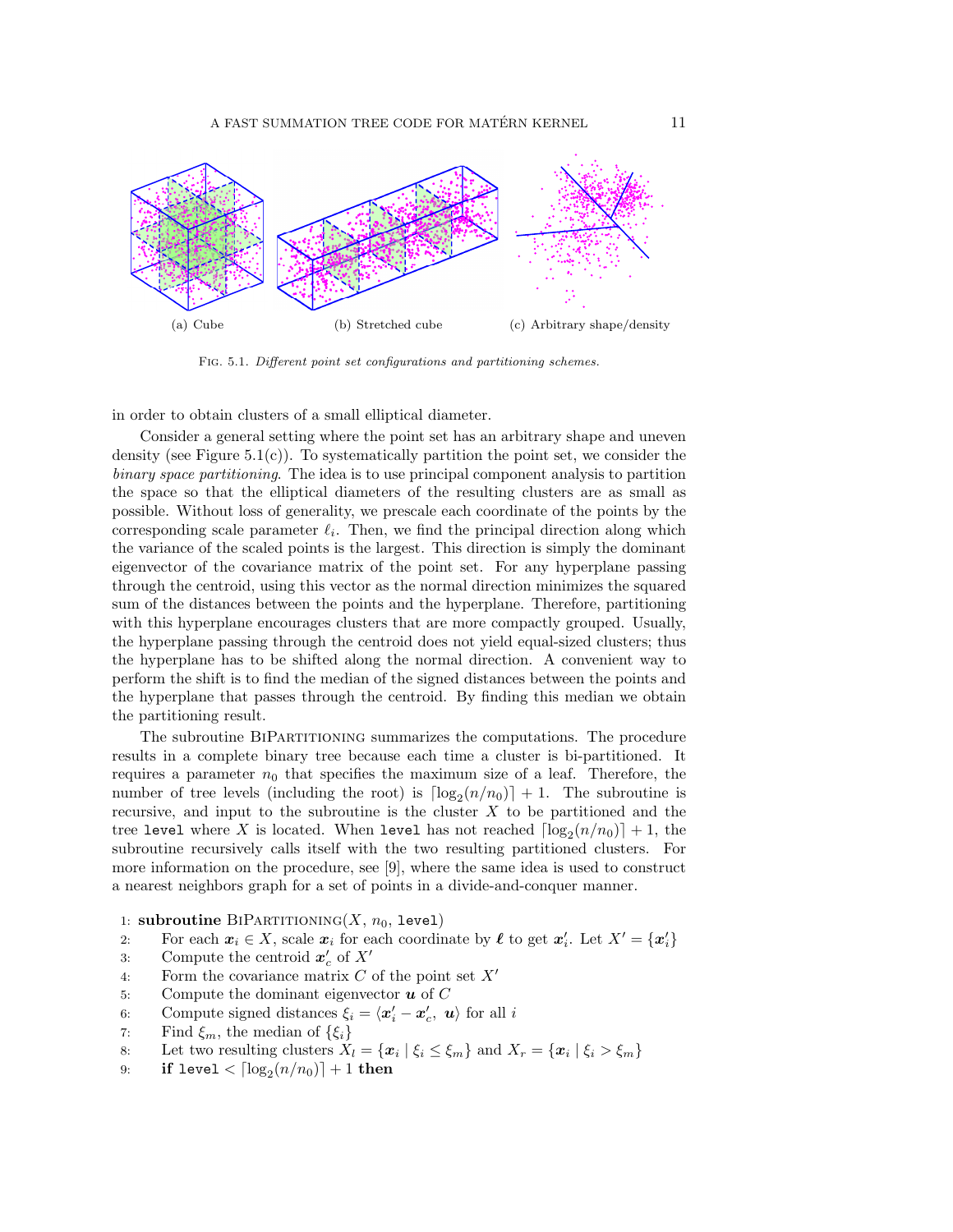```
10: BIPARTITIONING(X_l, n_0, \text{level+1})11: BIPARTITIONING(X_r, n_0, level+1)12: end if
13: end subroutine
```
Binary space partitioning has several advantages. First, the clusters are more compactly grouped by considering the shape and the density of the point set and the scaling parameters. Second, the resulting hierarchy tree is a binary tree, independent of the spatial dimension d. Furthermore, the tree is complete, and each leaf node contains almost the same number of points (differing by at most 1). This provides a natural and convenient way to distribute the points in parallel processing. Third, the computational cost of lines 2 to 8 (that is, all the work excluding the recursion) is linear in the point set size.<sup>1</sup> This cost is asymptotically the same as that of the usual, say 8-way, partitioning (in the 3D case). Then, including recursion, the overall cost of calling BIPARTITIONING with the whole set of n points is  $O(n \log_2(n/n_0))$ .

**5.2. Error control.** It is important to characterize the error, denoted by  $\delta$ , between the actual value of the kernel and that of its Taylor approximation. Given a pair of expansion orders  $(p_1, p_2)$ , the factors that affect the bound of  $\delta$  are the elliptical distance  $\tau$  between a pair of centroids and the elliptical radius  $\rho$  for a cluster. The quantity  $\rho$  is the expansion radius. To distinguish sources and targets, we use  $\rho_t$  for a target cluster and  $\rho_s$  for a source cluster (see Figure 5.2). It is desirable to bound δ based on  $ρ_t$ ,  $ρ_s$ , and  $τ$ .



FIG. 5.2. Expansion radii  $\rho_t$ ,  $\rho_s$  and distance  $\tau$  (all elliptical).

Many kernels enjoy such a bound that is analytically derived. When only a single expansion around the source centroid is used, there is only one expansion order p. The following lists a few bounds for several kernels (see  $(2.6)$ ,  $(4.9)$ , and  $(5.17)$  of  $(6)$ ):

$$
A_1 \rho \left(\frac{1}{2.12...}\right)^p, \quad \frac{A_2}{p+1} \frac{\tau}{\tau-\rho} \left(\frac{\rho}{\tau}\right)^{p+1}, \quad \frac{A_3}{\tau-\rho} \left(\frac{\rho}{\tau}\right)^{p+1},
$$

where  $A_1$ ,  $A_2$  and  $A_3$  are all positive constants. These bounds correspond to a 1dimensional multiquadric expanded with Laurent series when  $\tau \geq 3\rho$ , a complex logarithm expanded with Laurent series when  $\rho < \tau$ , and a 3-dimensional reciprocal function expanded with spherical harmonics when  $\rho < \tau$ , respectively.

<sup>&</sup>lt;sup>1</sup>To be more exact, assuming that the current point set X has  $n'$  points, the computational cost of lines 2 to 8 is  $O(d^2n' + d^3)$ , where the first term comes from computing the covariance matrix and the second term comes from computing eigenvectors. Because d is a small constant, it is ignored.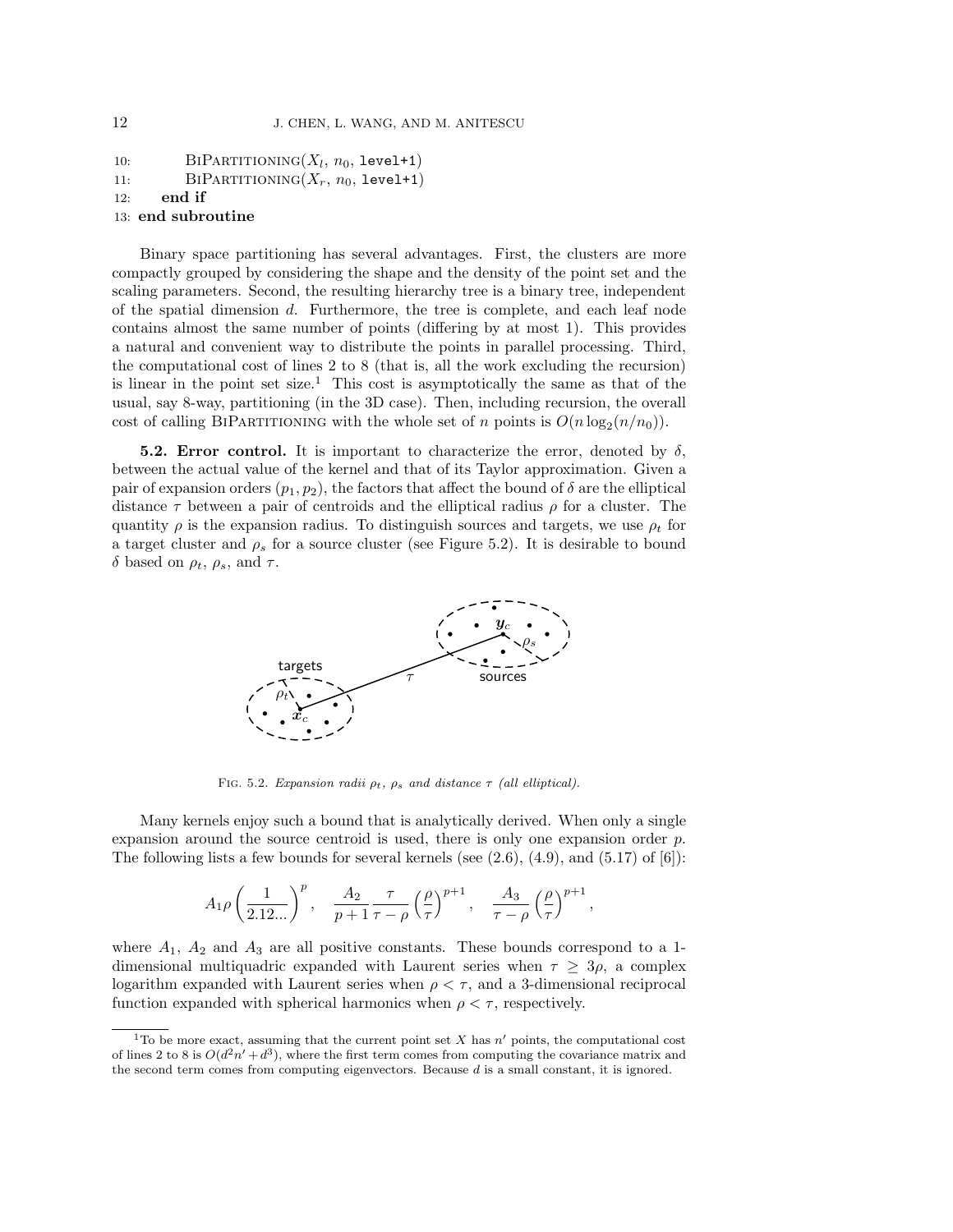An error bound for the Matérn kernel is unknown. We therefore seek a different approach. Motivated by the above examples, we hypothesize that for a single expansion with order-p truncation, the maximum of the errors, denoted by  $\delta_p^{\max}$ , for all points within an expansion radius  $\rho$  can be expressed as

$$
\log_{10} \delta_p^{\max}(\rho, \tau) = \alpha_1 + \alpha_2 \log_{10} \tau + \alpha_3 \log_{10} (\rho/\tau), \tag{H1}
$$

where  $\alpha_1, \alpha_2$ , and  $\alpha_3$  are coefficients to be determined. The quantity  $\delta_p^{\max}$  is a function of  $\rho$  and  $\tau$ , given p. The term  $\rho/\tau$  is the expansion ratio, and it is always less than 1. Then, for a double expansion with truncation orders  $(p_1, p_2)$ , we further hypothesize that the maximum of errors for all pairs  $x_i \in C_t$  and  $y_j \in C_s$  is computed as

$$
\delta_{p_1,p_2}^{\max}(\rho_t,\rho_s,\tau) = \max\{\delta_{p_1}^{\max}(\rho_t,\tau+\rho_s), \ \delta_{p_2}^{\max}(\rho_s,\tau+\rho_t)\},\tag{H2}
$$

where  $\delta_{p_1,p_2}^{\max}$  is a function of  $\rho_t$ ,  $\rho_s$ , and  $\tau$ , given  $(p_1,p_2)$ . When there is no confusion, we write  $\delta^{\max}$  for simplicity. We do not hypothesize  $\delta^{\max}$  as a function of the expansion orders, the reason for which will be clear soon.

**5.2.1. Rationale.** The rationale of the hypotheses  $(H1)$  and  $(H2)$  is supported by a series of observations. We begin with the case of one dimension. Figure 5.3(a) plots the variation of  $\delta^{\max}$  with respect to  $\tau$  in the log-log scale, by fixing  $\rho/\tau$ . One sees that when  $\tau \leq 1$ , the plot is almost a straight line. Plot (b) also shows a straightline pattern when we consider the variation of  $\delta^{\text{max}}$  with respect to  $\rho/\tau$ , by fixing τ. Varying τ and  $ρ/τ$  simultaneously results in a plane pattern as shown in plot (c). This indicates that (H1) is highly plausible.

When one considers a double expansion, the hypothesis (H2) states that  $\delta_{p_1,p_2}^{\max}$ is an overall effect of two single expansions:  $\delta_{p_1}^{\max}(\rho_t, \tau + \rho_s)$ , which results from an expansion around the target centroid  $x_c$  by assuming that the source  $y_c$  is as far as possible (having a distance  $\tau + \rho_s$  from  $\mathbf{x}_c$ ), and  $\delta_{p_2}^{\max}(\rho_s, \tau + \rho_t)$ , which results from a similar expansion around the source centroid. We show in plot (d) the change of  $\delta_{p_1,p_2}^{\max}$ by fixing  $\tau$  but varying  $\rho_s$  and  $\rho_t$ . One sees a surface that looks like the superposition of two planes, which is the reason we hypothesize a maximum of two terms in (H2).

The kernel may behave differently when moving to higher dimensions. To show that  $(H1)$  and  $(H2)$  are reasonable, we also show the 2D case in plots  $(e)$  and  $(f)$ . They look similar to (c) and (d), respectively. In particular, we see a plane pattern in (e) and a two-plane pattern in (f).

Note that the hypotheses (H1) and (H2) preclude the situation  $\tau > 1$ . In plot (a), one sees that  $\delta^{\max}$  behaves completely differently in this situation. We do not know how to characterize this behavior. On the other hand, the kernel used in practice often entails large scaling parameters, making the case  $\tau \leq 1$  predominant. Hence, we do not consider the case  $\tau > 1$  further in this paper.

One may also be interested in the variation of  $\delta^{\max}$  with respect to p and v. Figure 5.4 plots the variations. Plot (a) shows a visually straight-line pattern, which in fact is not close to straight according to fitting. It is unknown what expression can be used to fit plot (b).

5.2.2. Subroutines. Two subroutines are used to perform error control. The first one, ErrorControlInfo, is used to test the hypotheses (H1) and (H2). It chooses a few  $\tau$  and  $\rho/\tau$ , equally spaced in the log-scale from  $10^{-2.5}$  to  $10^{0.5}$ . For each pair of  $\tau$  and  $\rho/\tau$ , it estimates  $\delta_{p_2}^{\max}(\rho,\tau)$ , which is the maximum absolute difference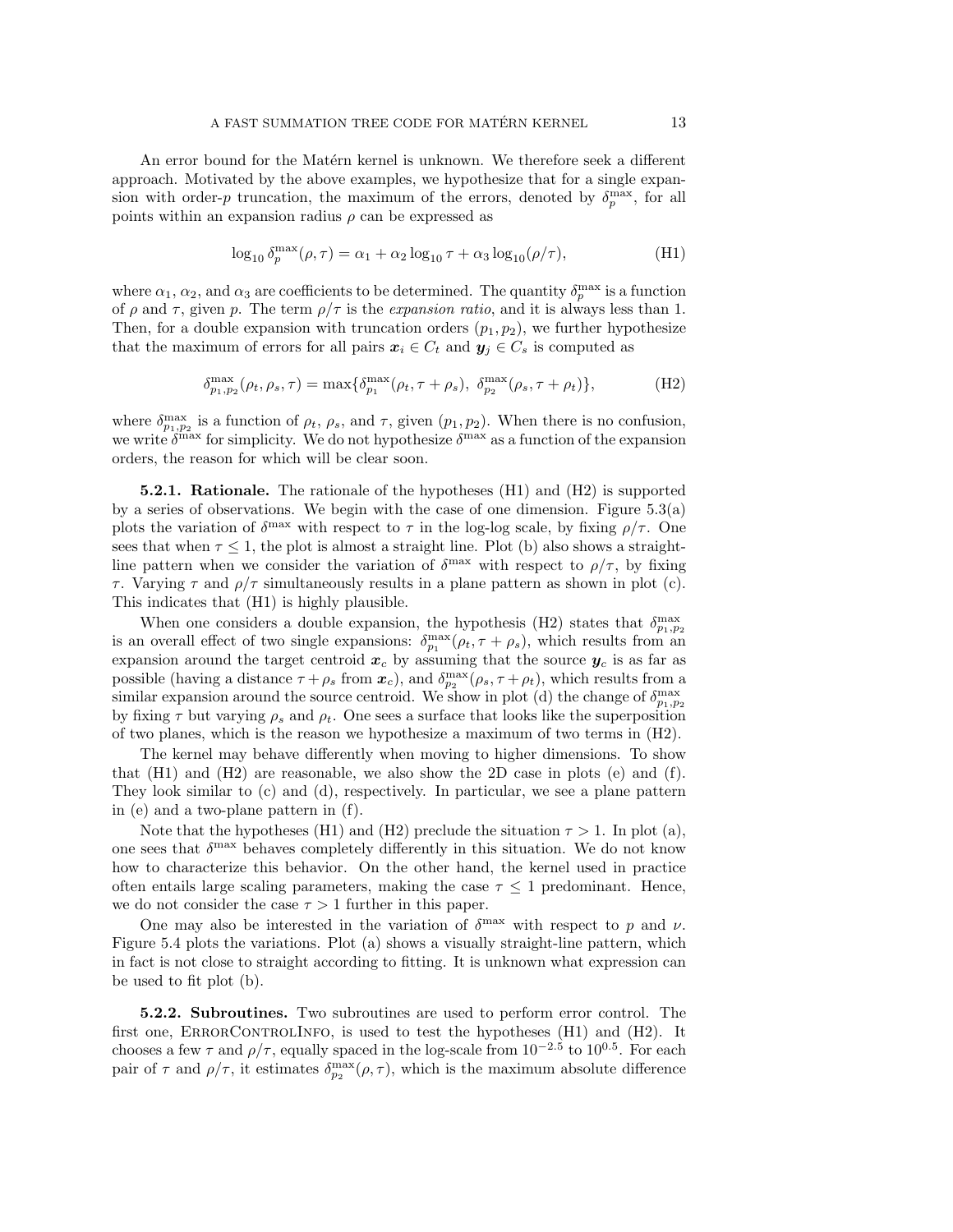

FIG. 5.3. Taylor approximation error with respect to  $\tau$  and  $\rho/\tau$ .

between  $\phi(\boldsymbol{x}_c, \boldsymbol{y}_c + \Delta \boldsymbol{y})$  and

$$
\sum_{\pmb{\|\boldsymbol{k}\|=0}}^{p_2}\frac{\partial_{\boldsymbol{y}}^{\boldsymbol{k}}\phi(\boldsymbol{x}_c,\boldsymbol{y}_c)}{\boldsymbol{k}!}(\Delta \boldsymbol{y})^{\boldsymbol{k}},
$$

for all  $\|\boldsymbol{x}_c - \boldsymbol{y}_c\|_2 = \tau$  and  $\|\Delta \boldsymbol{y}\|_2 = \rho$  (see (3.4) when  $\Delta \boldsymbol{x}$  is zero). Of course, we cannot exhaust all such vectors  $x_c - y_c$  and  $\Delta y$ , and thus a sampling is used. With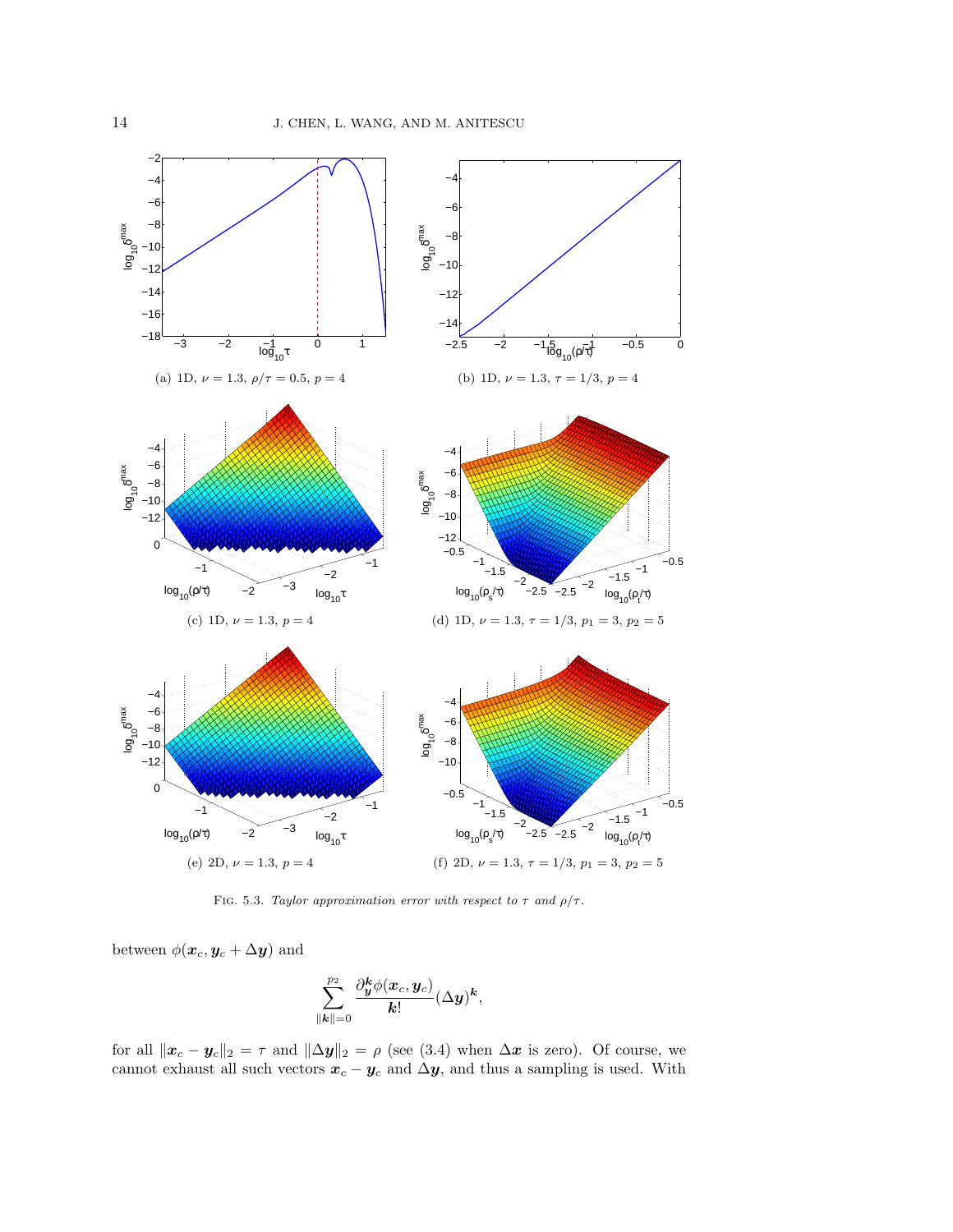

FIG. 5.4. Taylor approximation error with respect to p and  $\nu$ .

τ, ρ, and  $\delta_{p_2}^{\max}$ , (H1) is then regressed to obtain the coefficients  $\alpha_1$ ,  $\alpha_2$ , and  $\alpha_3$ . Note that because of machine precision, some computed  $\delta_{p_2}^{\max}$ 's are not useful for regression if they are less than, say,  $1e-14$ , to be safe. We say that  $(H1)$  is valid if the absolute difference between both sides is not larger than 1, which means that the estimated error departs from the true error by at most one digit.

Similarly,  $\delta_{p_1}^{\max}$  is estimated; and another set of coefficients  $\alpha_1$ ,  $\alpha_2$ , and  $\alpha_3$  is produced. With these coefficients, the three terms in (H2),  $\delta_{p_1,p_2}^{\max}$ ,  $\delta_{p_1}^{\max}$ , and  $\delta_{p_2}^{\max}$ , are estimated/computed by performing another sampling. This time,  $x_c - y_c$ ,  $\Delta x$ , and  $\Delta y$  are sampled with a 2-norm fixed at  $\tau$ ,  $\rho_t$ , and  $\rho_s$ , respectively. Then, (H2) is tested. Similar to the case of (H1), the validity of (H2) is determined by whether the absolute difference between both sides is no larger than 1.

If either (H1) or (H2) is invalid, the error control scheme developed here is not successful and the straightforward summation has to be used (which never happened in our experience). Otherwise, the two sets of coefficients are returned. A second subroutine CanExpand uses these coefficients in the recursive treewalks to determine whether Taylor expansion occurs.

## 1: subroutine ERRORCONTROLINFO

- 2: Define  $S_1$  and  $S_2$ , each one containing 10 numbers equally spaced in  $[-2.5, 0.5]$ .  $//$  Test of  $(H1)$
- 3: **for all**  $\tau$  and  $\rho$  where  $\log_{10} \tau \in S_1$  and  $\log_{10}(\rho/\tau) \in S_2$  **do**
- 4: Estimate  $\delta_{p_2}^{\max}(\rho, \tau)$  using a sampling approach.
- 5: end for
- 6: Use  $\rho$ ,  $\tau$ , and  $\delta_{p_2}^{\max}$  to regress (H1). Obtain  $\alpha_1$ ,  $\alpha_2$ , and  $\alpha_3$ .
- 7: If difference between both sides of (H1) is larger than 1, return error
- 8: Repeat lines 3 to 7 by changing  $p_2$  to  $p_1$  and obtain another set of  $\alpha_1, \alpha_2, \alpha_3$ .  $//$  Test of  $(H2)$
- 9: **for all**  $\tau$ ,  $\rho_t$ ,  $\rho_s$  where  $\log_{10} \tau \in S_1$ ,  $\log_{10}(\rho_t/\tau) \in S_2$  and  $\log_{10}(\rho_s/\tau) \in S_2$  **do** 10: Estimate  $\delta_{p_1,p_2}^{\max}(\rho_t, \rho_s, \tau)$ ,  $\delta_{p_1}^{\max}(\rho_t, \tau + \rho_s)$ , and  $\delta_{p_2}^{\max}(\rho_s, \tau + \rho_t)$ .
- 11: end for
- 12: Use  $\delta_{p_1,p_2}^{\max}$ ,  $\delta_{p_1}^{\max}$ , and  $\delta_{p_2}^{\max}$  to verify (H2) for all  $\rho_t$ ,  $\rho_s$ , and  $\tau$ .
- 13: If difference between both sides of  $(H2)$  is larger than 1, return error
- 14: **return** two sets of  $\alpha_1$ ,  $\alpha_2$ ,  $\alpha_3$

15: end subroutine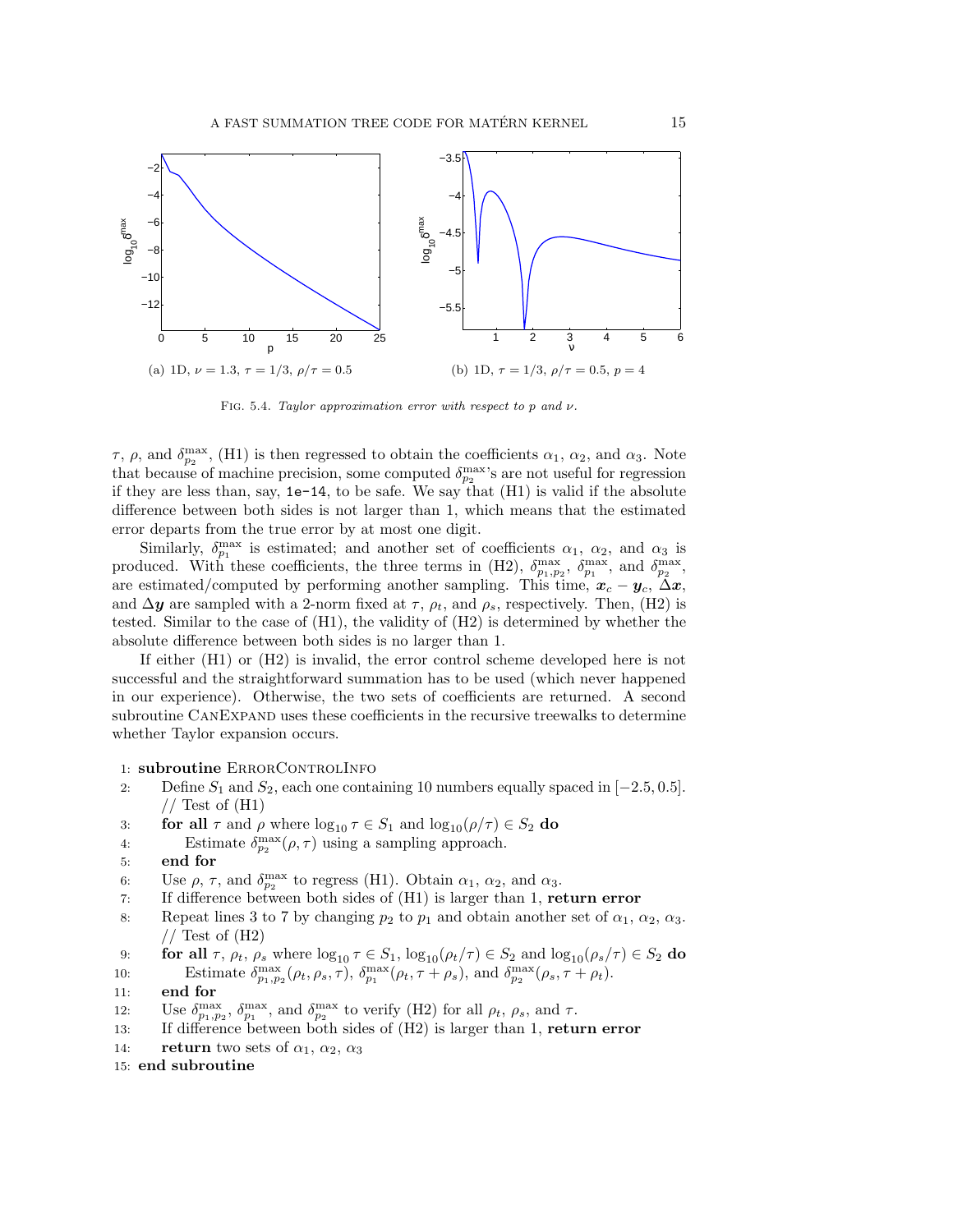1: subroutine CANEXPAND $(C_t, C_s, \epsilon)$ 

- 2: If  $\rho_t + \rho_s \geq \tau$ , return false
- 3: Compute  $\delta_{p_1,p_2}^{\max}(\rho_t,\rho_s,\tau)$  using the fitted values of  $\alpha_1, \alpha_2$  and  $\alpha_3$ .
- 4: If  $\delta_{p_1,p_2}^{\max}(\rho_t,\rho_s,\tau)<\epsilon$ , return true; otherwise, return false
- 5: end subroutine

6. The algorithm. We are ready to present the overall algorithm. As mentioned, the algorithm comprises a planning phase and an evaluation phase. The planning phase is independent of the weights and is computed only once. In this phase, the point set is recursively partitioned, the error formula is fitted, a binomial table is constructed, and a treewalk is performed for each target set  $C_t$  (residing in a leaf node) to compute Taylor coefficients. Then comes the evaluation phase given a set of weights. The same recursive treewalk is performed in this phase. In the intermediate tree levels, if Taylor expansion can be used, the target moments and the weighted source moments are computed. On the other hand, in the leaf level, direct summation is performed if Taylor expansion yields an unacceptable error. Algorithm 1 summarizes this procedure, where leaf and root are the nodes of the hierarchy tree with their literal meanings.

Algorithm 1 Tree code method for computing (3.1)

**Require:** Parameters: expansion order  $(p_1, p_2)$ , tolerance  $\epsilon$ , maximum leaf size  $n_0$ // Planning phase

- 1: Call ErrorControlInfo to fit error formula (H1). If fitting is unsuccessful, exist this algorithm and use straightforward summation to compute (3.1).
- 2: Call BIPARTITIONING( ${x_i}$ ,  $n_0$ , 1) to construct a tree hierarchy for  ${x_i}$
- 3: Compute a binomial table to store  $\binom{k}{j}$  for all  $k \leq p_1 + p_2$  and  $j \leq p_1$
- 4: for all leaf do
- 5: Call TREEWALK-PLANNING(leaf, root,  $p_1 + p_2$ ) to obtain Taylor coefficients 6: end for
- // Evaluation phase
- 7: Initialize  $s_i = 0$  for all i
- 8: for all leaf do

9: Call TREEWALK-EVALUATION(leaf, root) to update  $\{s_i\}$  for all  $\{x_i\} \in$  leaf 10: end for

11: return  $\{s_i\}$ 

Let us consider the computational complexity of the algorithm with respect to n and  $n_0$ . The bi-partitioning step scales as  $O(n \log_2(n/n_0))$  as concluded in Section 5.1. The fitting of the error formula and the construction of the binomial table are independent of n and  $n_0$ , and so are the CANEXPAND calls in later treewalks. Let  $m_{\text{expand}}$  and  $m_{\text{direct}}$  denote the number of node pairs where Taylor expansion occurs and where direct summation occurs, respectively. The cost of TreeWalk-Planning is  $O(m_{\text{expand}} + m_{\text{direct}})$ . In TREEWALK-EVALUATION, the total work to compute the partial sums is  $O(n_0 \cdot m_{\text{expand}})$ , whereas the work to perform the direct summations is  $O(n_0^2 \cdot m_{\text{direct}})$ . Therefore, the computational complexities of the two phases are

> planning:  $O(n \log_2(n/n_0) + m_{\text{expand}} + m_{\text{direct}}),$ evaluation:  $O(n_0 \cdot m_{\text{expand}} + n_0^2 \cdot m_{\text{direct}}).$

A difficulty in further simplifying the above big-O expressions is that  $m_{\text{expand}}$  and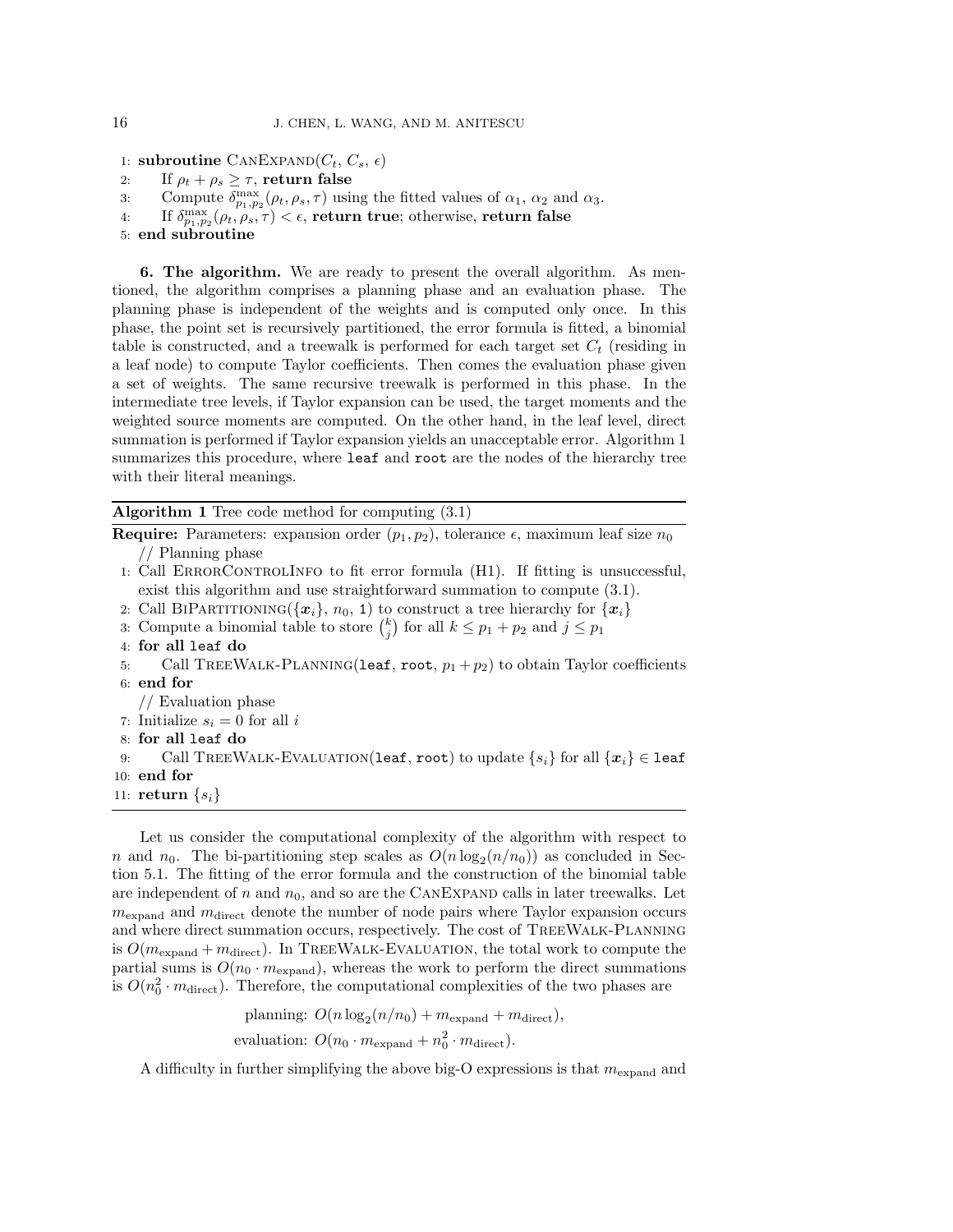$m_{\text{direct}}$  vary with not only n but also the configuration of the point set. In a simplified setting, for each point  $x_i$ , if one Taylor approximation occurs in each intermediate tree level and one direct summation happens at the leaf that contains  $x_i$ , then

$$
m_{\text{expand}} = (n/n_0)(\lceil \log_2(n/n_0) \rceil - 1)
$$
 and  $m_{\text{direct}} = n/n_0.$  (6.1)

In general, estimating  $m_{\text{expand}}$  and  $m_{\text{direct}}$  is difficult, but empirical results usually approximately agree with (6.1); see Figure 7.1(b). This concludes the overall  $O(n \log n)$ cost of our algorithm, if  $n_0$  is ignored.

7. Numerical results. In this section we present several experimental results to demonstrate the numerical behavior and the performance of the proposed algorithm. For the purpose of practicality and code reuse, we implemented a parallel version of the program in C++; but because of the complexity and several nontrivial designs of the parallelism, we will discuss the parallelization in a separate paper. Thus, in this paper, all the experiments were serial, conducted on a Pentium Xeon core of clock rate 2.6 GHz with 36 GB of memory. This setting is particularly helpful for demonstrating the computational complexity of the serial algorithm. The evaluation of  $K_{\nu}$  used the AMOS package available from http://www.netlib.org/amos/; see also [2]. The first few subsections concern the computational cost and the input parameters; thus the kernel was fixed at  $\nu = 1.5$  and  $\ell = [4, 14, 3]$ , and the set of points was uniformly distributed in the unit cube. The final subsection, on the other hand, shows experiments on other choices of the kernel parameters and point set distributions. In all experiments, the weights were uniformly random numbers in the interval [0, 1].

7.1. Computational complexity. We first show the  $O(n \log n)$  scaling of the algorithm, which is one of the crucial factors when considering the usefulness of the design. We set the expansion orders  $p_1 = 3$ ,  $p_2 = 5$ , the tolerance  $\epsilon = 10^{-6}$ , and the leaf size  $n_0 = 64$ , and we vary n from approximately 1,000 to 8 million.



(a) Planning and evaluation time of tree code and running time of straightforward summation.

(b) Expansion node pairs  $m_{\text{expand}}$  and direction summation node pairs  $m_{\text{direct}}$ .

FIG. 7.1. Computational cost with respect to n. The gray lines indicate  $O(n)$  and  $O(n^2)$ .

Figure 7.1(a) plots the running time of the tree code algorithm (separated in the planning phase and the evaluation phase) and that of the straightforward summation. The gray lines indicate  $O(n)$  and  $O(n^2)$  scalings. Clearly, when n is sufficiently large,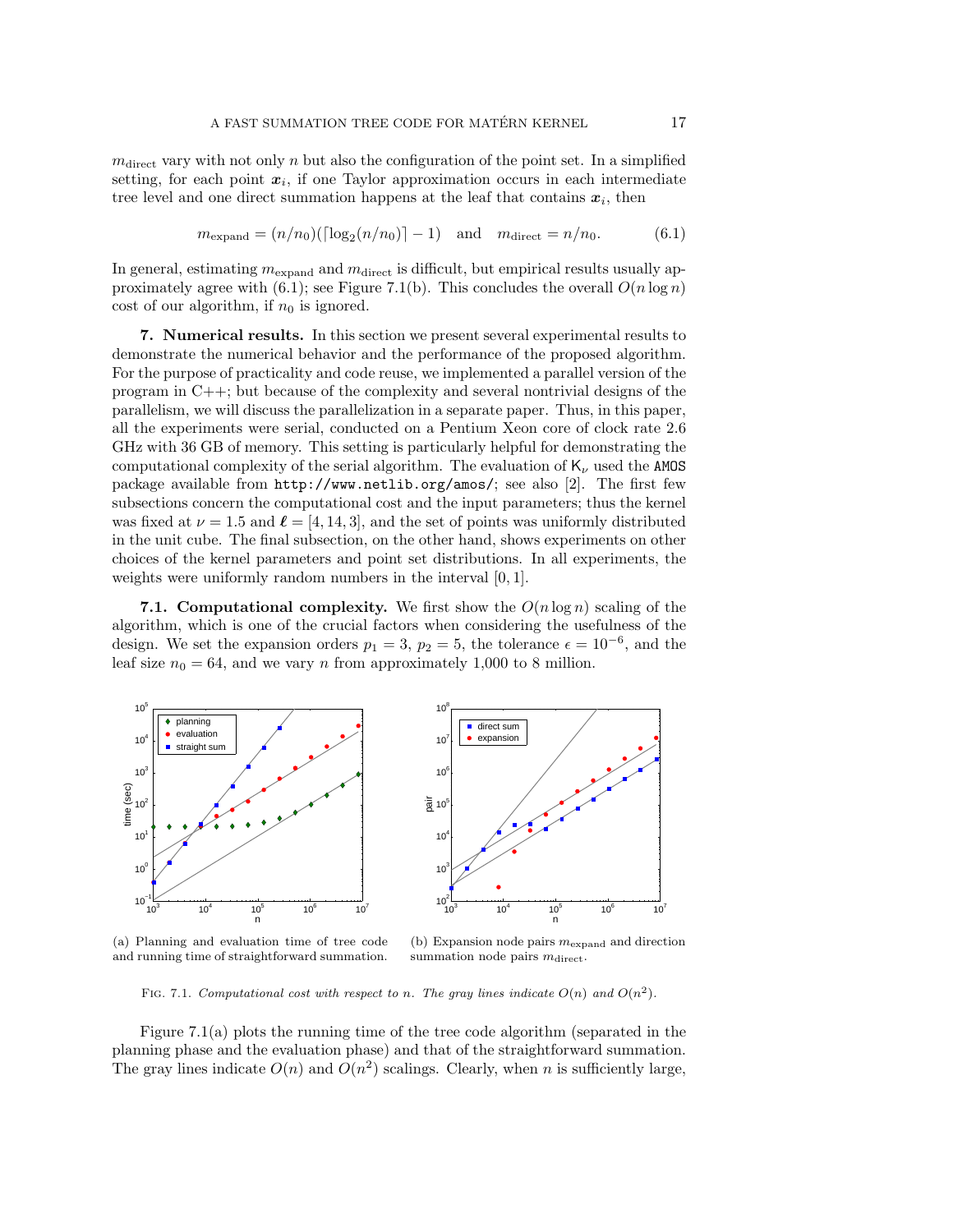the growths of the planning time and the evaluation time are close to linear, whereas the growth of the straightforward summation time is strictly quadratic.

In this particular setting, the tree code outperforms straightforward summation starting at approximately 8,000 points. Before this, the points are too sparse and no Taylor approximation occurs, probably because the choice of the leaf size yields spatially large clusters even for the leaves. Plot (b) confirms this observation. When n is less than  $2^{13}$  (approximately 10,000), the number  $m_{\text{expand}}$  of nodes pairs where expansion occurs is zero, and thus all the calculations are direction summations at the leaf level. Reading again plot (a), one finds that the red dotted markers (evaluation time) for  $n < 2^{13}$  overlap with the blue squared markers (straightforward summation time). When *n* is larger than  $2^{16}$ , both  $m_{\text{expand}}$  and  $m_{\text{direct}}$  grow linearly.

Note, also, that when  $n < 2^{17}$  (approximately 100,000), a nontrivial planning time is spent on the tree code. This cost is attributed to the testing of hypotheses (H1) and (H2) and the fitting of the formulas therein. This "setup" cost is not small, especially for high-dimensional points, because a sufficient sampling is needed to estimate the approximation error well.

7.2. Choice of expansion orders. One characteristic of the proposed algorithm is the need to specify a pair  $(p_1, p_2)$  of Taylor orders in order to approximate the summation to a desired accuracy. For  $n = 16,384$  and  $n_0 = 64$ , the table in Figure 7.2(a) shows an optimal choice of  $(p_1, p_2)$  for  $\epsilon$  ranging from  $10^{-1}$  to  $10^{-10}$ . The criterion of the optimality is the fastest evaluation time, by using an exhaustive search. Since the surface of evaluation time with respect to  $p_1$  and  $p_2$  has a convex shape, optimality can be located. One sees that as  $\epsilon$  becomes smaller, larger orders are preferred, and usually  $p_2$  is no smaller than  $p_1$ . The corresponding evaluation times, plotted in (b), show an increasing trend, although it is unclear how this trend can be described as a simple formula of  $\epsilon$ .



(a) Optimal expansion orders  $p_1, p_2$  (in terms of evaluation time) given  $\epsilon$ .

FIG. 7.2. Choice of expansion orders by varying tolerance  $\epsilon$  (n = 16, 384).

The actual approximation error  $\delta$  (equivalently defined as the relative error of the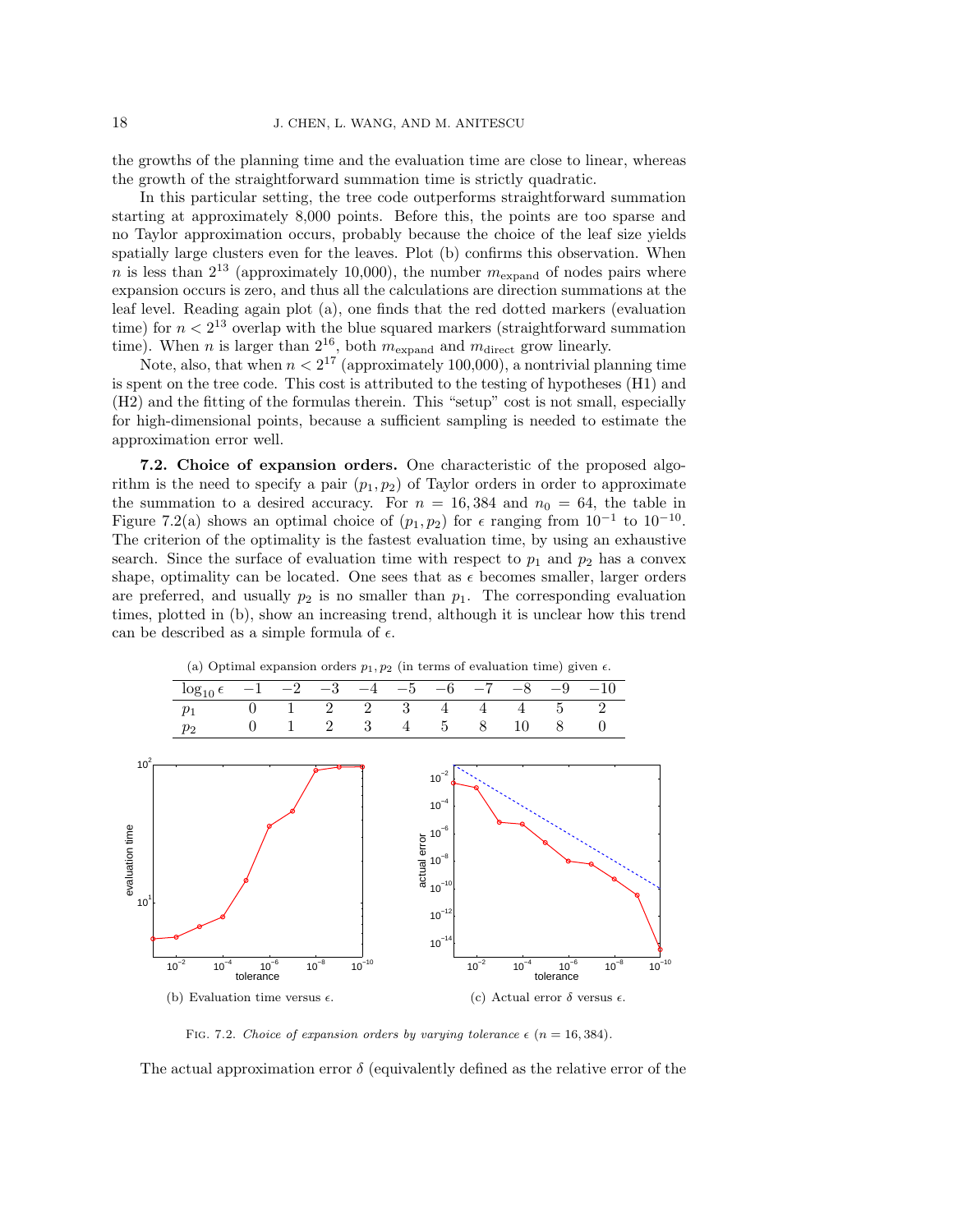matrix-vector product) versus the tolerance  $\epsilon$  is shown in plot (c). By the nature of the algorithm,  $\delta$  is less than  $\epsilon$ , as is shown in the plot, where the red circular markers are all under the blue dashed reference line. This plot also shows that  $\delta$  is often one to two orders of magnitude smaller than  $\epsilon$ , which indicates that  $\epsilon$  can be used as a useful reference when one is interested in computing the summation to a particular accuracy.

One may notice that when  $\epsilon = 10^{-10}$ , not only do the values of  $p_1$  and  $p_2$  deviate from the general trend, but also  $\delta$  is far away from  $\epsilon$ . A possible explanation is that large expansion orders yield expensive evaluation of the Taylor approximation because the number of coefficients explodes. Then, the gain in aggressive Taylor approximation at the top levels of the hierarchy tree is perhaps less significant compared with performing the approximation at lower levels of the hierarchy, where cluster radii are smaller and expansion orders do not need to be that large to achieve the designated tolerance.



(a) Optimal expansion orders  $p_1, p_2$  (in terms of evaluation time) given  $\epsilon$ .

FIG. 7.3. Choice of expansion orders by varying tolerance  $\epsilon$  (n = 131,072).

We also perform experiments on a larger  $n(131, 072)$  and report the results in Figure 7.3. In this case, one sees a nice trend of the optimal expansion orders for all  $\epsilon$ . Moreover, the orders are generally smaller than those in Figure 7.2. The reason is that the points are more densely populated and hence the spatial size of the leaves is smaller. Thus, in order to achieve the same accuracy, the expansion order for source nodes on the same level of the hierarchy tree need not be as large as that in the smaller n case. One sees from plot (c), however, that  $\delta$  is far away from  $\epsilon$ , meaning that perhaps using even smaller orders is sufficient to achieve the tolerance, although the computational time increases.

7.3. Choice of leaf size. A subtle issue in a general tree code is the choice of the leaf size. A size  $n_0 > 1$  is often used in order to ensure that the number of tree levels is not too large and that the source clusters are not too small. Because we use double expansion, an additional reason for setting  $n_0 > 1$  is to control the size of the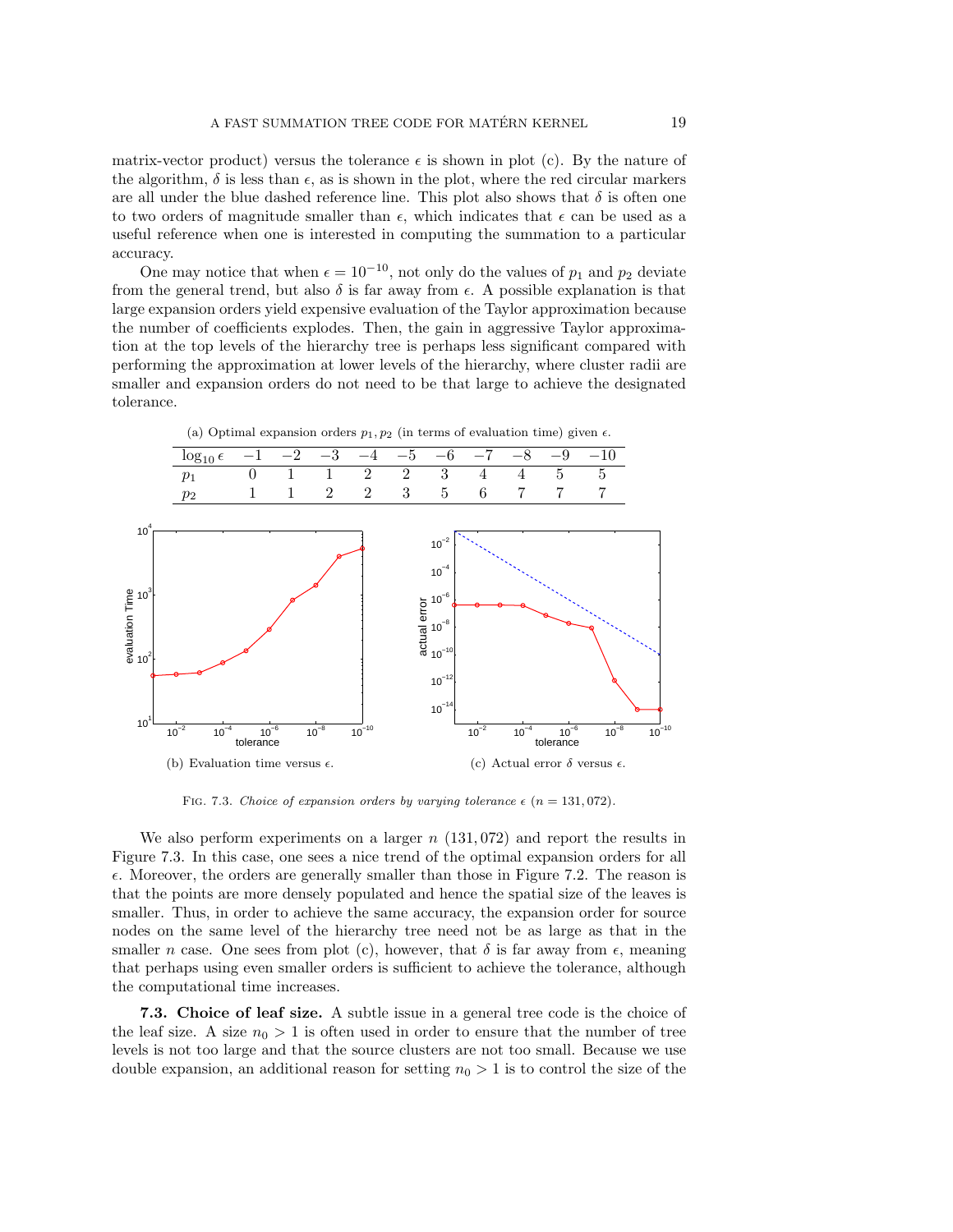target clusters. We investigate the optimal leaf size (again, in terms of evaluation time) as *n* varies. The expansion orders are fixed at  $p_1 = 3$  and  $p_2 = 5$  and the tolerance  $\epsilon = 10^{-6}$ .



FIG. 7.4. Evaluation time versus leaf size  $n_0$  for different n.

Figure 7.4 plots the evaluation times for several choices of the leaf size  $n_0$ . The solid blue squared markers indicate the fastest time, one for each  $n$ . These markers are highlighted within a yellow band. In general, the curves show a decreasing–increasing– stabilized trend, from small  $n_0$  to large  $n_0$ . The decreasing–increasing trend provides the opportunity to use an  $n_0$  that is larger than 1 to reduce the computational time. The stabilized part is caused by the fact that when  $n_0$  is sufficiently large, no approximation will be accurate enough so that eventually direct summations are used everywhere. Figure 7.4 seems to suggest that as n becomes larger,  $n_0$  should also increase accordingly, although its increase is much slower than that of  $n$ .

7.4. Tests of different kernel parameters and point distributions. To demonstrate that the algorithm is able to handle different kernel parameters and point distributions (of practical interests), we show the results of some test cases in Table 7.1. These tests are all performed on  $n = 131,072$  points with  $p_1 = 3$ ,  $p_2 = 5$ ,  $\epsilon = 1$ e-6 and  $n_0 = 64$ . In rows 1 to 4 of the table, we arbitrarily vary  $\nu$  and  $\ell$ . In rows 5 to 7, the points are sampled on a sphere of radius 1, with uniformly random azimuthal angle and polar angle. In rows 8 to 10, the points are sampled from the 30◦N to 60◦N of this sphere. Such a portion of the sphere is called a "spherical segment," and it simulates a band of latitudes of the globe. In rows 11 to 15, we make  $\nu$  to be progressively closer to 1, in order to test the numerical viability of the algorithm in handling  $\nu$  that is close to an integer.

One sees that in all cases the tree code is able to finish in a reasonable time, whereas the straightforward summation is far more costly. Note also that although n is the same across different cases, the straightforward summation spends different amounts of time because the evaluation of the Matérn function (essentially the evaluation of  $K_{\nu}$ ) has a different cost for different  $\nu$ .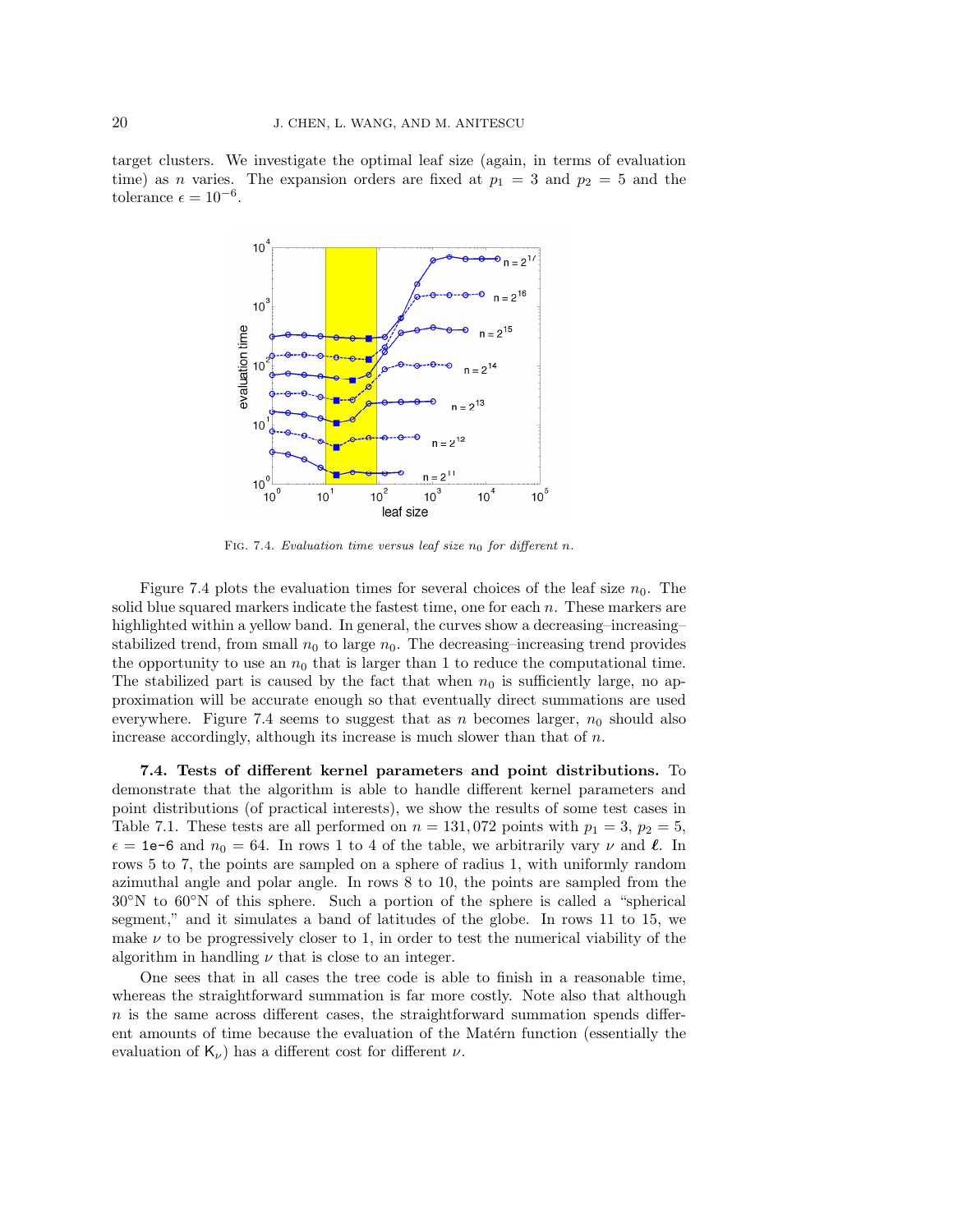Table 7.1

Tests by varying kernel parameters and point distributions. "Plan." means planning time, "eval." means evaluation time, "straight." means straightforward summation time. All times are in seconds.

|     | $\nu$   | $\ell$                  | Distri.   | Plan. | Eval.  | Straight. | Err. $\delta$ |
|-----|---------|-------------------------|-----------|-------|--------|-----------|---------------|
| 1:  | 1.5     | 40, 14, 30              | cube      | 25.31 | 205.79 | 6602.0    | $5.40e-09$    |
| 2:  | 1.75    | 40, 14, 30              | cube      | 32.25 | 305.40 | 18733.0   | $1.19e-09$    |
| 3:  | 2       | 20, 30, 130             | cube      | 26.74 | 200.76 | 9642.2    | $9.59e - 11$  |
| 4:  | 2.25    | 4, 14, 30               | cube      | 32.02 | 351.72 | 24435.5   | $9.13e-09$    |
| 5:  | 1.25    | 40, 14, 30              | sphere    | 41.44 | 289.14 | 18019.7   | $3.41e-09$    |
| 6:  | 1       | 20, 30, 130             | sphere    | 30.48 | 301.79 | 10035.3   | 1.88e-08      |
| 7:  | 0.75    | 20, 30, 130             | sphere    | 41.96 | 583.95 | 18001.9   | 1.69e-08      |
| 8:  | 1.25    | 40, 14, 30              | sph. seg. | 37.69 | 176.05 | 17617.6   | 4.77e-09      |
| 9:  | 1       | 20, 30, 130             | sph. seg. | 28.51 | 191.05 | 10420.9   | $2.85e-09$    |
| 10: | 0.75    | 20, 30, 130             | sph. seg. | 34.53 | 287.47 | 18815.5   | $2.41e-09$    |
| 11: | 1.1     | $\overline{40, 14, 30}$ | cube      | 32.33 | 320.32 | 17435.0   | $3.86e - 09$  |
| 12: | 1.01    | 40, 14, 30              | cube      | 32.53 | 338.07 | 17508.7   | $5.13e-09$    |
| 13: | 1.001   | 40, 14, 30              | cube      | 32.59 | 337.23 | 16897.4   | $5.36e-09$    |
| 14: | 1.0001  | 40, 14, 30              | cube      | 32.49 | 337.25 | 16839.6   | $5.36e-09$    |
| 15: | 1.00001 | 40, 14, 30              | cube      | 34.40 | 339.52 | 17899.0   | $5.39e-09$    |
|     |         |                         |           |       |        |           |               |

8. Concluding remarks. We have developed a fast summation algorithm for the Matérn kernel based on the tree code framework. The algorithm handles arbitrary kernel orders, multiple sets of weights, different point set distributions, and the anisotropy in the definition of distances. With serial experiments of n up to  $2^{23}$ (8 million), we have demonstrated that the running time of the algorithm scales as  $O(n \log n)$ .

A restriction of the algorithm is that the proposed error control scheme is not applicable when points are far away (specifically, when the centroid distance  $\tau$  of two clusters is larger than 1). Although for many strongly correlated data the scale  $\ell$  is sufficiently large so that the algorithm can be used, it will be more favorable to rid the constraint on  $\tau$  in order to widen the applicability of the algorithm.

The algorithm aims at performing computations with an arbitrary order  $\nu$ . Sometimes, an integer order or a half integer order is of particular interest. More efficient methods may exist for handling these special cases. When  $\nu$  is an integer, a series expansion (with mostly integer powers) of the Matérn kernel is easy to obtain based on that of  $\mathsf{K}_{\nu}$  (see, e.g., [1, 12]). When  $\nu$  is an integer plus  $\frac{1}{2}$ , the Matérn function reduces to an exponential times a polynomial [18]. One can design different methods for these cases in order to bypass the relatively expensive computation of the Taylor coefficients for a general  $\nu$ .

A natural question is whether a similar fast summation algorithm can be developed based on the framework of fast multipole method (FMM; see, e.g., [19, 13, 14, 10]) instead. An advantage of FMM is that in general it entails an  $O(n)$  computational complexity. To apply this framework, one needs to perform a series expansion of the kernel, where the series bases are inexpensive to evaluate and easy to convert to polynomials. Note that the Taylor expansion in this paper is a local expansion that depends on the centroid distance, whereas a series expansion used for FMM is one that expands at the origin. The idea of a recurrence formulation in Section 4 is perhaps useful for computing the coefficients of a series expansion, although the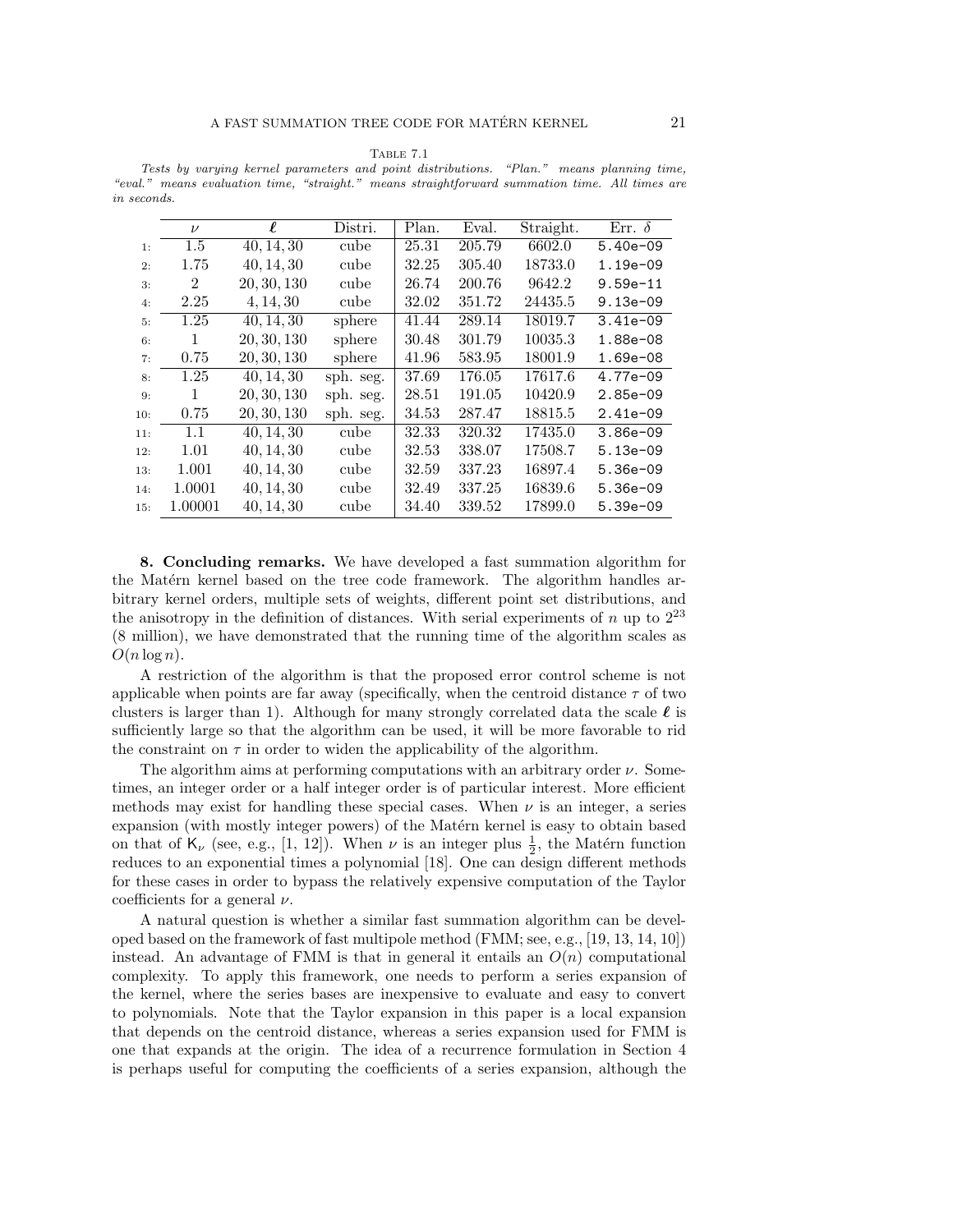formulas therein do not directly apply because  $r$  cannot be zero in  $(4.2)$ . It remains to investigate other analytic techniques to fill the gap of such an FMM-type of method.

Acknowledgments. We gratefully acknowledge the use of the Fusion cluster in the Laboratory Computing Resource Center at Argonne National Laboratory. This work was supported by the U.S. Department of Energy under Contract DE-AC02- 06CH11357.

## REFERENCES

- [1] M. Abramowitz and I. A. Stegun, Handbook of Mathematical Functions: with Formulas, Graphs, and Mathematical Tables, Dover Publications, 1965.
- [2] D. E. Amos, Algorithm 644: A portable package for bessel functions of a complex argument and nonnegative order, ACM Trans. Math. Softw., 12 (1986), pp. 265–273.
- [3] M. Anitescu, J. Chen, and L. Wang, A matrix-free approach for solving the parametric Gaussian process maximum likelihood problem, SIAM J. Sci. Comput., 34 (2012), pp. A240– A262.
- [4] J. E. Barnes, A modified tree code: don't laugh; it runs, J. Comput. Phys., 87 (1990), pp. 161– 170.
- [5] J. E. Barnes and P. Hut, A hierarchical O(N log N) force-calculation algorithm, Nature, 324 (1986), pp. 446–449.
- [6] R. BEATSON AND L. GREENGARD, A short course on fast multipole methods. http://math.nyu. edu/faculty/greengar/shortcourse\_fmm.pdf.
- [7] H. A. Boateng, Cartesian Treecode Algorithms for Electrostatic Interactions in Molecular Dynamics Simulations, PhD thesis, University of Michigan, 2010.
- [8] J. CHEN, M. ANITESCU, AND Y. SAAD, Computing  $f(A)b$  via least squares polynomial approximations, SIAM J. Sci. Comput., 33 (2011), pp. 195–222.
- [9] J. Chen, H.-R. Fang, and Y. Saad, Fast approximate kNN graph construction for high dimensional data via recursive Lanczos bisection, Journal of Machine Learning Research, 10 (2009), pp. 1989–2012.
- [10] H. CHENG, L. GREENGARD, AND V. ROKHLIN, A fast adaptive multipole algorithm in three dimensions, J. Comput. Phys., 155 (1999), pp. 468–498.
- [11] J.-P. CHILES AND P. DELFINER, Geostatistics: Modeling Spatial Uncertainty, Wiley-Interscience, 1999.
- [12] O. J. FARRELL AND B. ROSS, Solved Problems: Gamma and Beta Functions, Legendre Polynomials, Bessel Functions, The Macmillan Conmpany, 1963.
- [13] L. GREENGARD AND V. ROKHLIN, A fast algorithm for particle simulations, J. Comput. Phys., 73 (1987), pp. 325–348.
- [14] L. F. GREENGARD, The Rapid Evaluation Of Potential Fields In Particle Systems, MIT Press, 1988.
- [15] R. Krasny and L. Wang, Fast evaluation of multiquatric RBF sums by a Cartesian treecode, SIAM J. Sci. Comput., 33 (2011), pp. 2341–2355.
- [16] P. Li, H. Johnston, and R. Krasny, A Cartesian treecode for screened Coulomb interactions, J. Comput. Phys., 228 (2009), pp. 3858–3868.
- [17] K. LINDSAY AND R. KRASNY, A particle method and adaptive treecode for vortex sheet motion in three-dimensional flow, J. Comput. Phys., 172 (2001), pp. 879–907.
- [18] C. Rasmussen and C. Williams, Gaussian Processes for Machine Learning, MIT Press, 2006.
- [19] V. Rokhlin, Rapid solution of integral equations of classical potential theory, J. Comput. Phys., 60 (1985), pp. 187–207.
- [20] J. K. Salmon and M. S. Warren, Skeletons from the treecode closet, J. Comput. Phys., 111 (1994), pp. 136–155.
- [21] M. STEIN, Interpolation of Spatial Data: Some theory for Kriging, Springer-Verlag, 1999.
- [22] M. L. Stein, J. Chen, and M. Anitescu, Stochastic approximation of score functions for Gaussian processes, Tech. Rep. ANL/MCS-P2091-0512, Argonne National Laboratory, 2012.
- [23] H. WENDLAND, Scattered Data Approximation, Cambridge University Press, 2005.